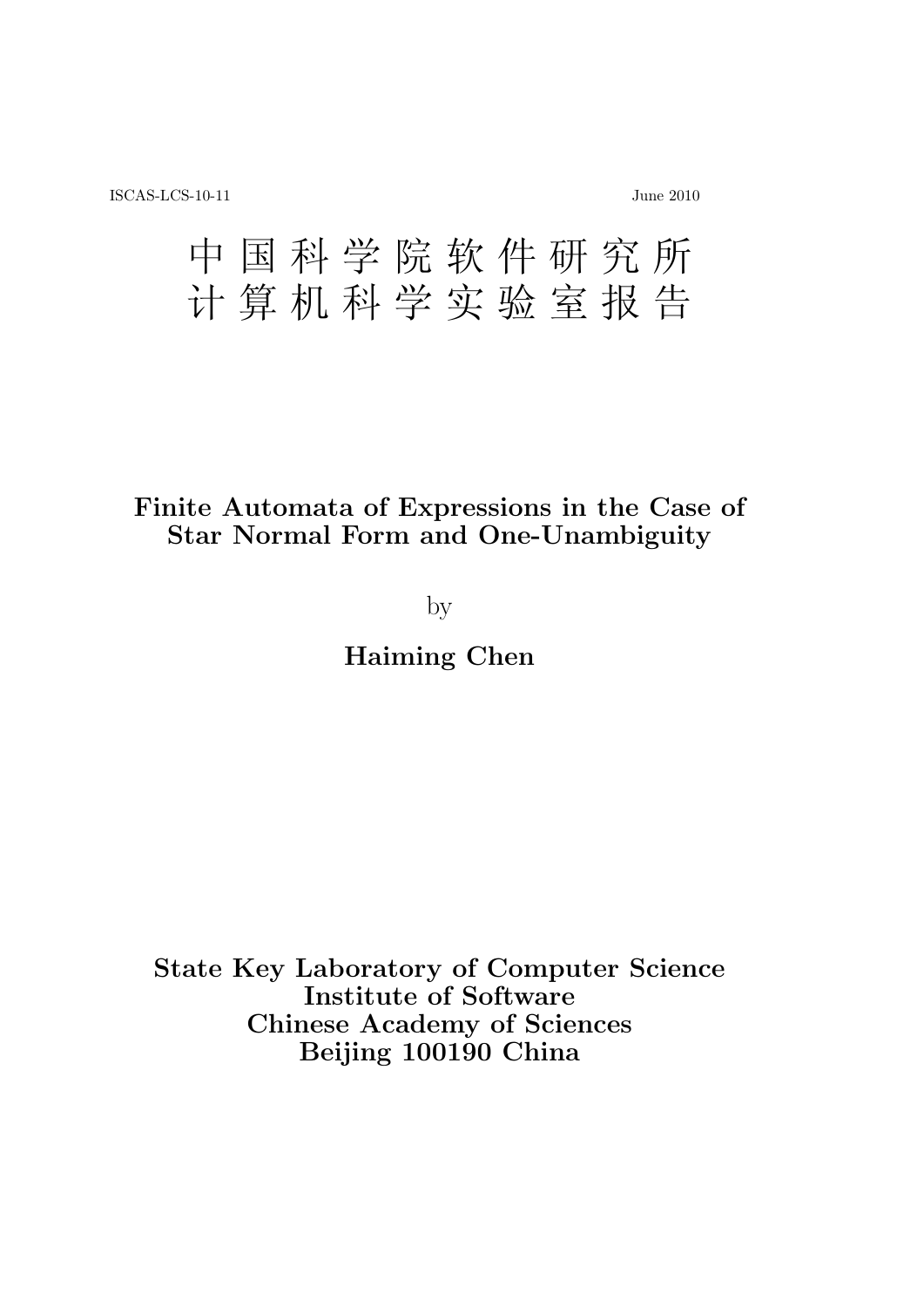Copyright $©2005$ , State Key Laboratory of Computer Science, Institute of Software.

All rights reserved.Reproduction of all or part of this work is permitted for educational or research use on condition that this copyright notice is included in any copy.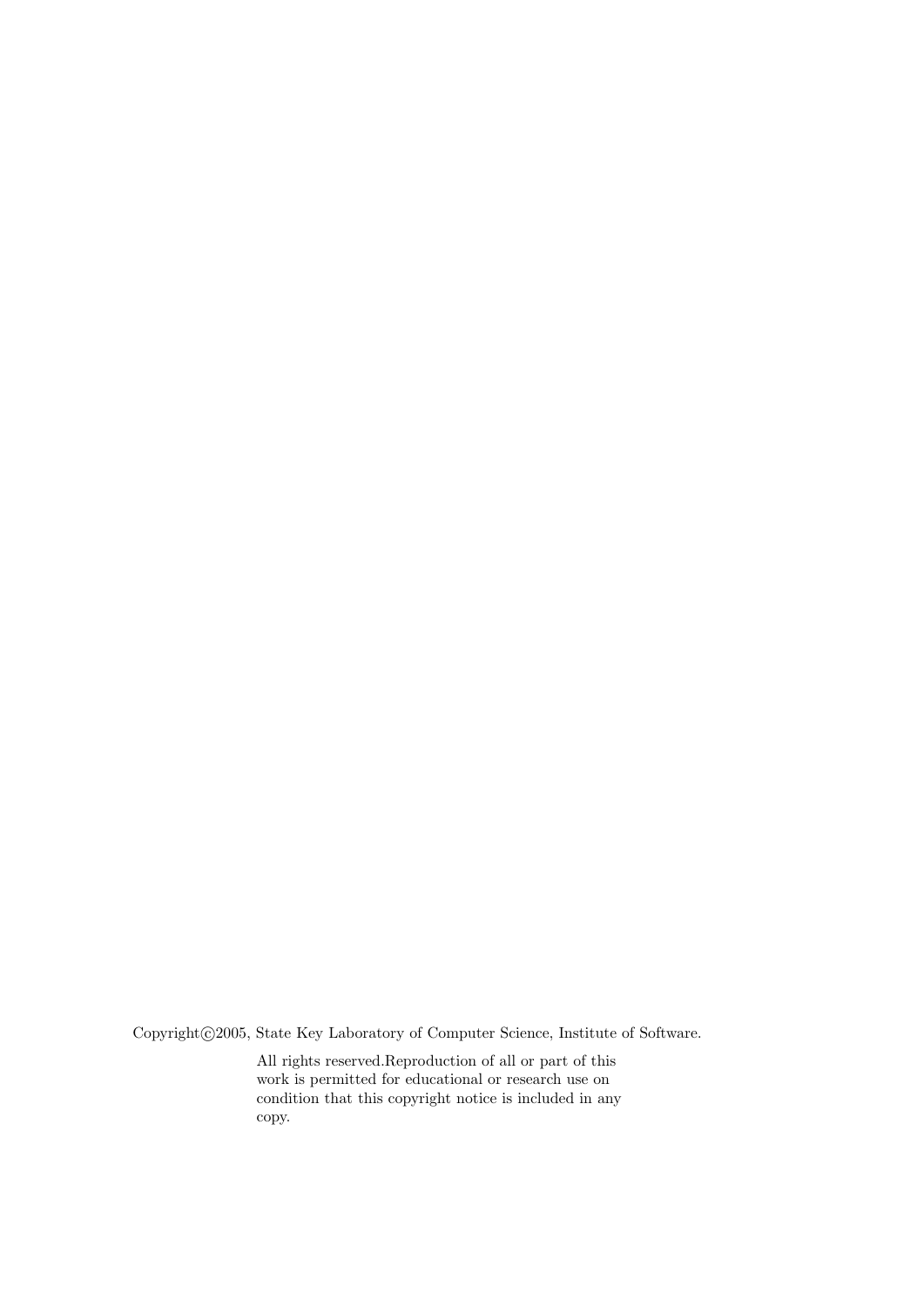# **Finite Automata of Expressions in the Case of Star Normal Form and One-Unambiguity** *<sup>⋆</sup>*

Haiming Chen

State Key Laboratory of Computer Science, Institute of Software, Chinese Academy of Sciences, Beijing 100190, China chm@ios.ac.cn

**Abstract.** Finite automata are basic for efficient implementation and application of regular expressions. Derivatives and partial derivatives are fundamental concepts for regular expressions which are useful tools to study automata construction from regular expressions. This paper studies derivatives, partial derivatives and automata in the case of expressions in star normal form as defined by Brüggemann-Klein, and of one-unambiguous expressions as defined by Brüggemann-Klein and Wood. If an expression is in star normal form, the paper first shows a property of derivatives which is stronger than Berry and Sethi's result. Second, it is known that the equation automaton and the follow automaton are two small automata, each of which is a quotient of the position automaton. For the relation between the equation and follow automata, however, Ilie and Yu stated that a rigorous analysis is necessary but difficult. The paper tackles the issue, and presents several results. For one-unambiguous expressions, the paper shows that the equation and follow automata can be computed in linear time, and sets up relations between the equation automaton and various constructions of Brzozowski automaton. In particular, when an expression is both one-unambiguous and in star normal form, we get a simple construction of the Brzozowski automaton, and show that the resulting automaton is equal to the equation automaton and that the original construction of Brzozowski automaton is a quotient of the equation automaton. Summary of relations of different sets of (partial) derivatives is presented.

**keywords:** Regular expressions, finite automata, derivatives, partial derivatives, star normal form, one-unambiguity

# **1 Introduction**

Finite automata are basic for efficient implementation and application of regular expressions. Derivatives and partial derivatives are fundamental concepts for regular expressions which are useful tools to study automata construction from regular expressions. This paper studies derivatives, partial derivatives and automata in the case of regular expressions in star normal form, defined by Brüggemann-Klein [4], and of one-unambiguous expressions, defined by Brüggemann-Klein and Wood  $[6, 4, 5]$ . It is known that every regular expression can be turned into star normal form in linear time [4], and several algorithms depend on star normal form (e. g., [4, 8]). One-unambiguous expressions are often found in document definition languages. For example, in Document Type Definitions (DTDs) of XML the content models are required to be one-unambiguous expressions. A regular expression is one-unambiguous (or deterministic) if, informally, a symbol in the input word should be matched uniquely to a position in the regular expression without looking ahead in the word. It is known that the set of one-unambiguous languages is a proper subclass of regular languages. Since XML Schema both includes numeric occurrence indicators and requires oneunambiguity, one-unambiguous expressions with numeric occurrence indicators were studied [17]. Several authors investigated *k*-unambiguous regular expressions with a lookahead of *k* symbols [13, 14].

Derivatives of regular expressions were introduced by Brzozowski [7]. It has been established by Bruggemann-Klein and Wood [6] that one-unambiguous languages are closed under derivatives.

*<sup>⋆</sup>* Work supported by the National Natural Science Foundation of China under Grants 60573013, 60721061.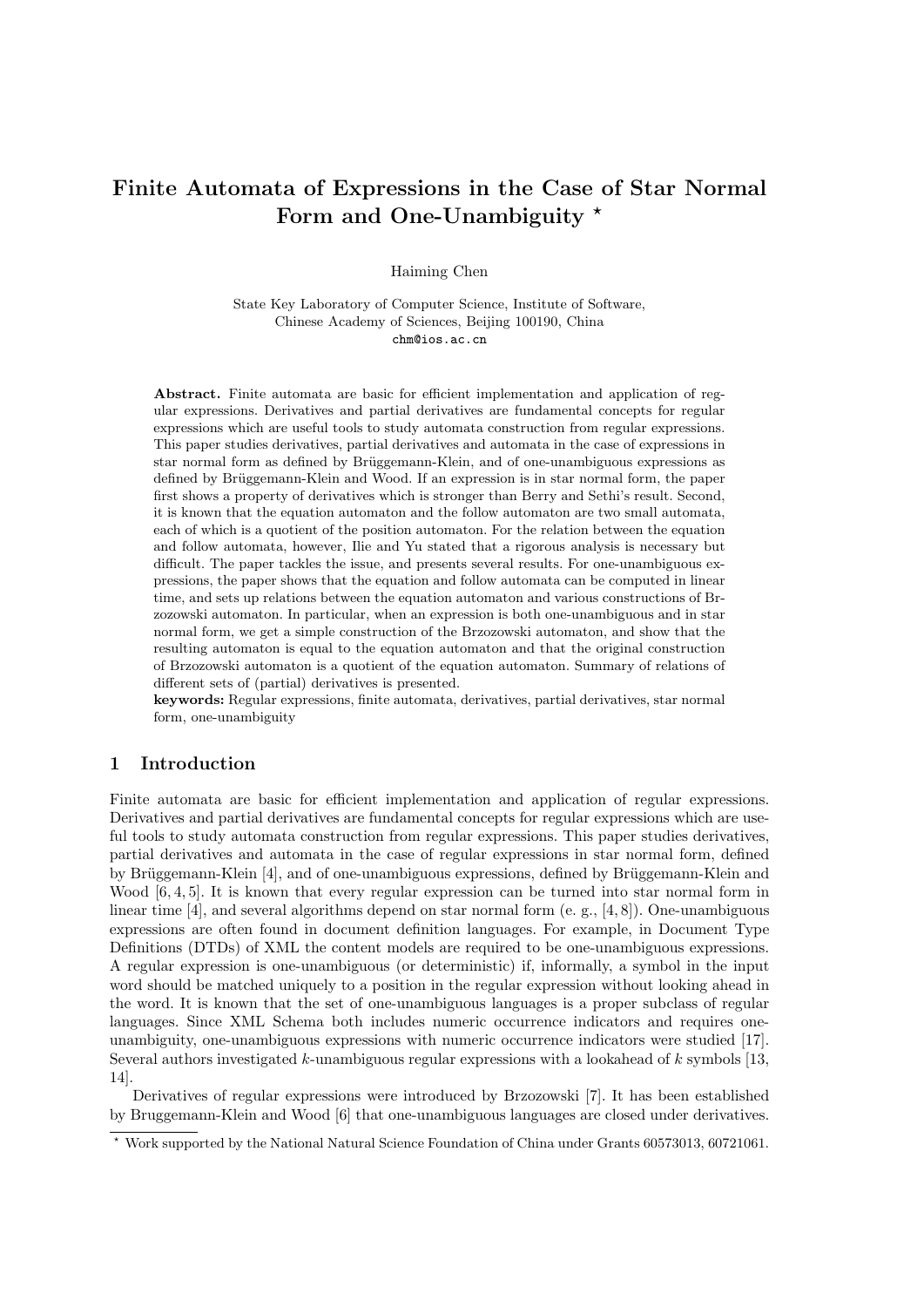The notion of derivatives was generalized to partial derivatives by Antimirov [1]. There has been no result about partial derivatives particular for one-unambiguous expressions. Among the many constructions of *ϵ*-free non-deterministic finite automata (NFA) from regular expressions, we consider *position automata* proposed separately by Glushkov [15] and McNaughton and Yamada [20], *equation automata* using partial derivatives [1], and *follow automata* proposed by Ilie and Yu [16]. The position automaton has size at most quadratic and can be computed in quadratic time [4, 11, 22]. Berry and Sethi [2] showed that the position automaton has a natural connection with the derivatives. It is known that a regular expression is one-unambiguous iff its position automaton is deterministic [6]. The equation automaton has also been proved to be equivalent to the automaton constructed from the prebase [21]. Champarnaud and Ziadi [9] proposed a quadratic algorithm for computing the equation automata which improved very much the original algorithm [1], and proved that the equation automaton is a quotient of the position automaton. Ilie and Yu [16] proposed a simplified proof of the result. Lombardy and Sakarovitch [19] gave another proof in the more general setting of expressions with multiplicity which applies to present Boolean case. Recently Ilie and Yu [16] introduced the follow automaton which can be computed in quadratic time, and proved that the follow automaton is a quotient of the position automaton. Champarnaud, Nicart and Ziadi presented another quadratic algorithm [8] for computing the follow automaton. The construction of the Brzozowski deterministic finite automaton (DFA) [7] uses derivatives. In [1] a similar construction using partial derivatives was presented. The work of the present paper is as follows.

The paper studies relations of different automata, in the case of star normal form expressions and of one-unambiguous expressions. In particular:

**–** The paper discusses the relation between the equation and follow automata. It has been known that both the equation and follow automata are quotients of the position automaton. The question is what is the relation between the first two automata. In [16] Ilie and Yu compared some examples and stated that the two automata "are incomparable", and that "a more rigorous comparison" between the automata "should be done" but "seems difficult". The paper tackles the issue, giving several conditions for the following relations between the two automata: one is a quotient of the other, the converse, and the two automata are isomorphic. Our work thus shows, for the first time, there are different conditions under which the relation of the two automata is different.

In concrete, it first presents several simple characterizations, in terms of derivatives, of the above relations between the two automata.

It then considers conditions in terms of the structure of expressions for the relations. To this end, we find conditions that are connected to the relations, and give several properties of the conditions.

We show that for an expression in star normal form satisfying *CSE* condition (see Section 4) the equation automaton is a quotient of the follow automaton. Champarnaud, Ouardi and Ziadi [10] gave a related result concerning this issue. Their main theorem (Theorem 4, p.11) states for a normalized regular expression, the size of the equation automaton is smaller than the size of the follow automaton. Normalized regular expressions, however, constitute only a very restrictive and small subset of expressions satisfying *CSE* condition. For examples, none of the expressions in Example 4 are normalized regular expressions, while they all satisfy *CSE* condition.

We further present conditions for some special situations, in which the two automata are isomorphic or the follow automaton is a quotient of the equation automaton.

**–** For one-unambiguous expressions, the aforementioned three NFA's become deterministic. What are the relations among these and other DFA's? The paper sets up relations between the equation automaton and various constructions of Brzozowski automaton. When an expression is both one-unambiguous and in star normal form, we get a simple construction of the Brzozowski automaton, and prove that the resulting automaton is equal to the equation automaton. This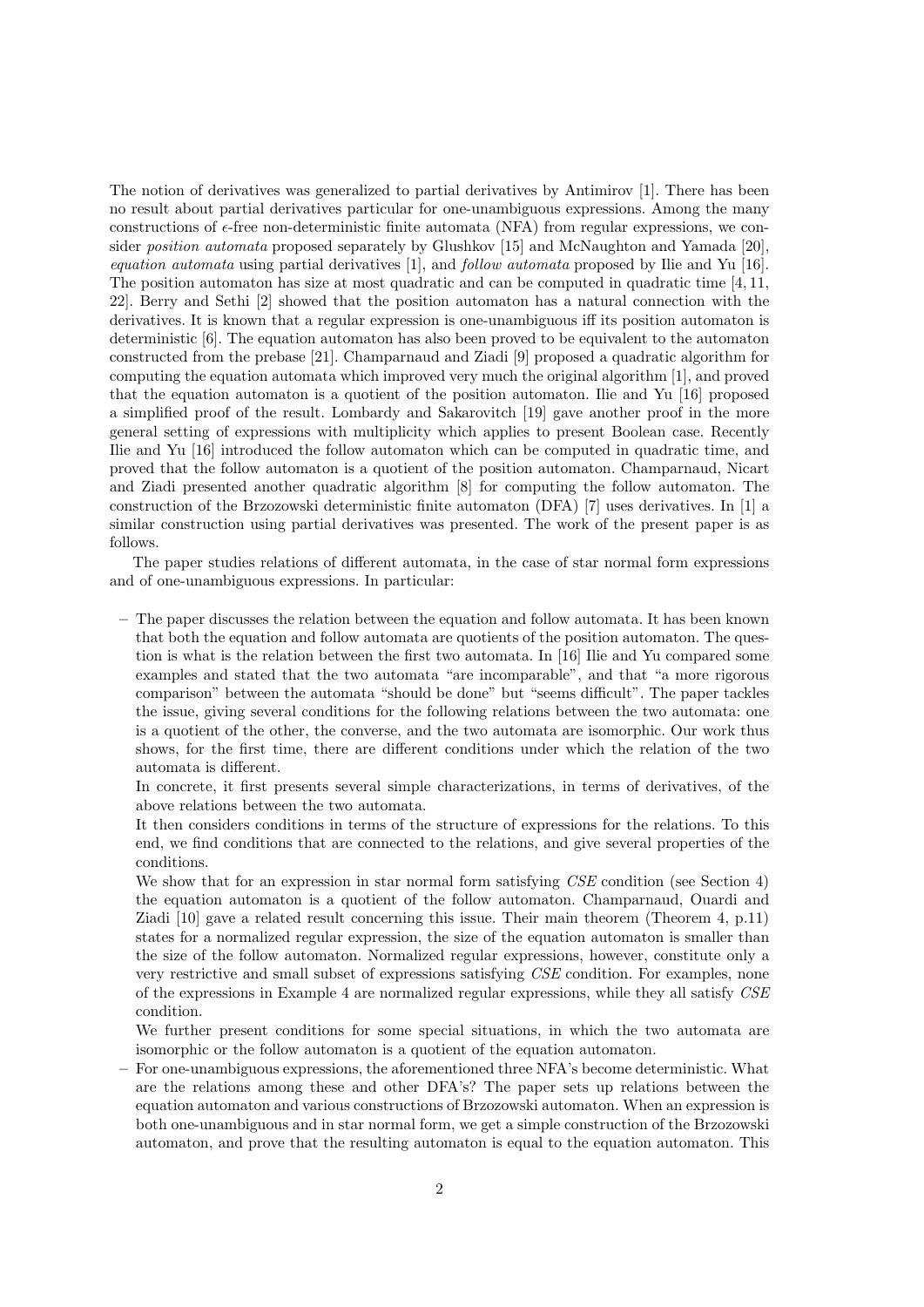equality also leads to the fact that the original construction of Brzozowski automaton is a quotient of the equation automaton.

The paper considers constructions of automata for the special expressions. For one-unambiguous expressions, it is known that the position automaton can be constructed in linear time. Could the efficiency of construction of the equation or follow automaton be improved? In the paper we show that they can also be computed in linear time for this class of expressions.

In the meantime, the paper presents several properties of derivatives and/or partial derivatives. If an expression is in star normal form, the paper shows that the derivatives of the marked expression (see Section 2 for the explanation of marked expression) with respect to words ending with a same letter are either *∅* or unique, a stronger property than Berry and Sethi's result [2] which establishes that in general the above derivatives are either *∅* or similar. This uniqueness of derivatives is of course an attractive property. For a one-unambiguous expression in star normal form, we present simple computation of derivatives and partial derivatives, which is of help in practice.

There have been several sets of derivatives and partial derivatives which are used in construction of different automata. Relations among the sets, under different conditions, are discussed. The results, though most of which are quite straightforward, are the basis for comparing related automata, and have not been studied all together in the literature.

Summary of relations of different sets of (partial) derivatives are presented in the paper. There has been no similar result in the literature on the subject that addresses constructions on star normal form expressions, to the best knowledge of the author. Also there has been no result about most of the above constructions for one-unambiguous expressions.

Section 2 introduces notations and notions required in the paper. Derivatives and partial derivatives are discussed in Section 3. Expressions in different cases including star normal form, oneunambiguity, and a combination of the first two cases are considered respectively in Sections 4, 5, and 6. Section 7 presents two algorithms for checking inclusion of one-unambiguous expressions. Section 8 gives concluding remarks.

# **2 Preliminaries**

We assume the reader to be familiar with basic regular language and automata theory, e.g., from [23], so that we introduce here only some notations and notions used later in the paper.

#### **2.1 Regular expressions and finite automata**

Let *Σ* be an alphabet of symbols. The size of *Σ* is denoted by  $|Z|$ . The empty word is denoted by *ε*. The set of all finite words over *Σ* is denoted by *Σ<sup>∗</sup>* . A regular expression over *Σ* is *∅, ε* or  $a \in \Sigma$ , or is obtained from these by applying the following rules finitely many times: for two regular expressions  $E_1$  and  $E_2$ , the union  $E_1 + E_2$ , the concatenation  $E_1E_2$ , and the star  $E_1^*$  are regular expressions. For a regular expression  $E$ , the language specified by  $E$  is denoted by  $L(E)$ . Define  $\lambda(E) = \varepsilon$  if  $\varepsilon \in L(E)$  and  $\emptyset$  otherwise. The size of *E* is denoted by  $|E|$  and is the length of *E* when written in postfix (parentheses are not counted). The number of symbol occurrences in *E*, or the alphabetic width of *E*, is denoted by *∥E∥*. The symbols that occur in *E*, which is the smallest alphabet of *E*, is denoted by  $\Sigma_E$ .

We assume that the rules  $E + \emptyset = \emptyset + E = E$ ,  $E\emptyset = \emptyset E = \emptyset$ , and  $E\varepsilon = \varepsilon E = E$  (rules- $\emptyset\varepsilon$ ) hold in the paper.

One-unambiguous regular expressions are also called deterministic regular expressions, the name came from Brüggemann-Klein and Wood [6].

For a regular expression we can mark symbols with subscripts so that in the marked expression each marked symbol occurs only once. For example  $(a_1 + b_2)^* a_3 b_4 (a_5 + b_6)$  is a marking of the expression  $(a+b)^*ab(a+b)$ . A marking of an expression *E* is denoted by *E*. The same notation will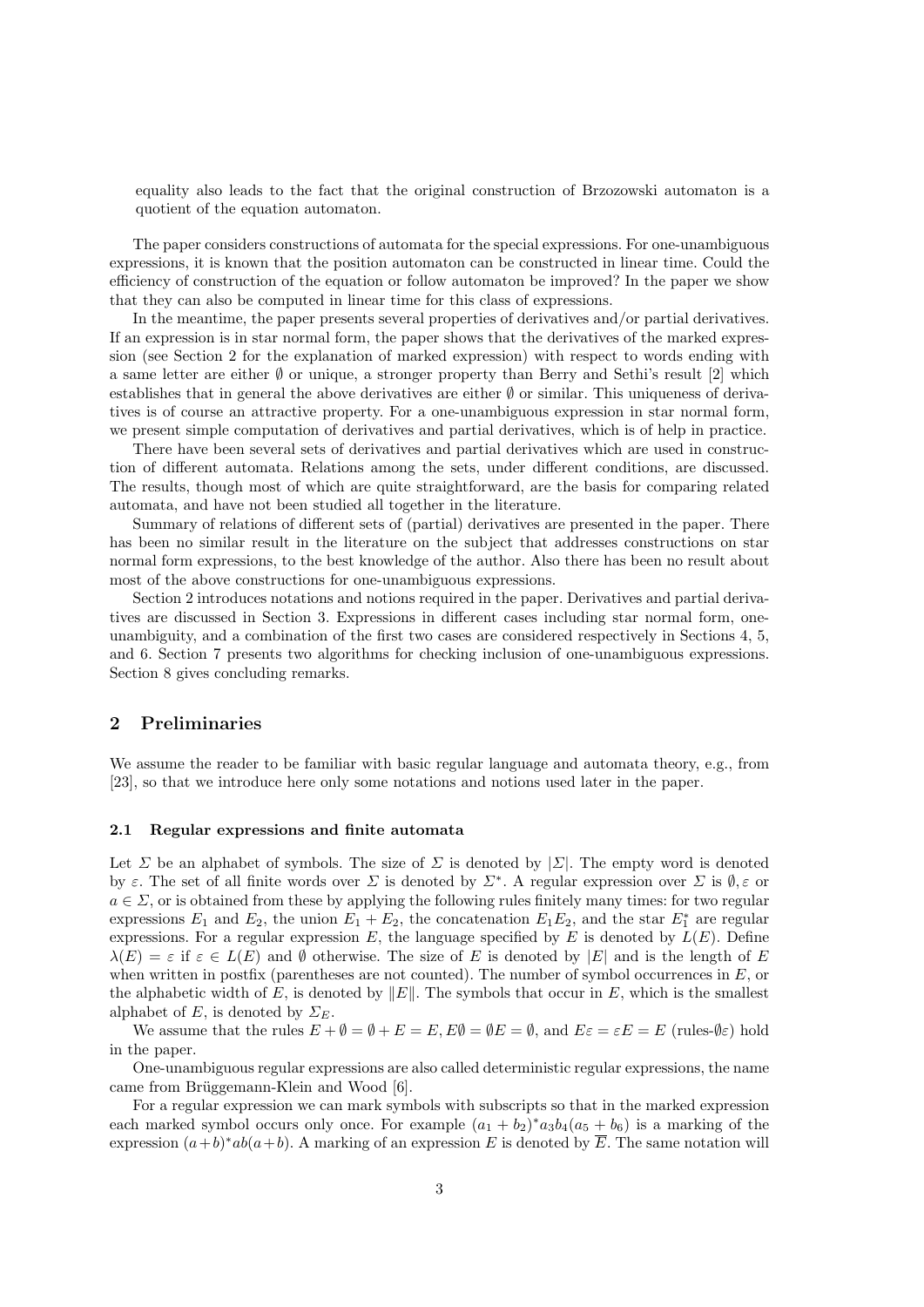also be used for dropping of subscripts from the marked symbols:  $\overline{\overline{E}} = E$ . We extend the notation for words and automata in the obvious way. It will be clear from the context whether *·* adds or drops subscripts.

**Definition 1.** An expression E is one-unambiguous iff, for all words  $uxv, uyw \in L(\overline{E})$  where  $|x| = |y| = 1$ , if  $x \neq y$  then  $\overline{x} \neq \overline{y}$ . A regular language is one-unambiguous if it is denoted by some *one-unambiguous expression.*

Besides one-unambiguity, there is also a notion of unambiguous regular expressions [3]. It is known that for each ambiguous regular expression there is an unambiguous regular expression that denotes the same language. On the other hand, expressions that are not one-unambiguous may not be defined by one-unambiguous expressions that denote the same languages. In other words, the set of one-unambiguous languages is a proper subclass of regular languages.

For an expression  $E$  over  $\Sigma$ , we define the following functions:

$$
first(E) = \{a \mid aw \in L(E), a \in \Sigma, w \in \Sigma^*\}
$$
  

$$
last(E) = \{a \mid wa \in L(E), w \in \Sigma^*, a \in \Sigma\}
$$
  

$$
follow(E, a) = \{b \mid uabv \in L(E), u, v \in \Sigma^*, b \in \Sigma\}, \text{ for } a \in \Sigma
$$

One can easily write equivalent inductive definitions of the above functions on *E*, which is omitted here.

Define  $followlast(E) = \{b \mid vbw \in L(E), v \in L(E), v \neq \varepsilon, b \in \Sigma, w \in \Sigma^*\}.$ 

**Definition 2.** *An expression E is in star normal form (SNF) [4] if, for each starred subexpression H*<sup>\*</sup> *of E, followlast*( $\overline{H}$ )  $\cap$  *first*( $\overline{H}$ ) =  $\emptyset$  *and*  $\varepsilon \notin L(H)$ *.* 

It is known that regular expressions can be transformed to SNF in linear time [4].

A finite automaton is a quintuple  $M = (Q, \Sigma, \delta, q_0, F)$ , where Q is a finite set of states,  $\Sigma$  is the alphabet,  $\delta \subseteq Q \times \Sigma \times Q$  is the transition mapping,  $q_0$  is the start state, and  $F \subseteq Q$  is the set of accepting states. Denote the language accepted by the automaton *M* by *L*(*M*).

Let  $\equiv \subseteq Q \times Q$  be an equivalence relation. For  $q \in Q$ ,  $[q]$ <sub>≡</sub> denotes the equivalence class of *q* w.r.t.  $\equiv$  and, for  $R \subseteq Q, R/\equiv$  denotes the quotient set  $R/\equiv$  = {[q] $\equiv$  | q ∈ R}. We say that  $\equiv$  is right invariant w.r.t. *M* iff  $(1) \equiv \subseteq (Q - F)^2 \cup F^2$  and  $(2)$  for any  $p, q \in Q, a \in \Sigma$ , if  $p \equiv q$ , then  $\delta(p, a)$ / $\equiv$  =  $\delta(q, a)$ / $\equiv$ .

If  $\equiv$  is right invariant, the quotient automaton of *M* is  $M/\equiv$  =  $(Q/\equiv, \Sigma, \delta_{\equiv}, [q_0]_{\equiv}, F/\equiv)$ , where  $\delta$ <sup> $\equiv$ </sup> = { $([p]$ <sub> $\equiv$ </sub>, *a*,  $[q]$ <sub> $\equiv$ </sub> } |  $(p, a, q) \in \delta$ }. One can prove that  $L(M/_{\equiv}) = L(M)$ .

# **2.2 Position automata**

The position automaton was introduced independently by Glushkov [15] and McNaughton and Yamada [20]. The *position automaton* of *E* is

$$
M_{\text{pos}}(E) = (Q_{\text{pos}}, \Sigma, \delta_{\text{pos}}, q_E, F_{\text{pos}}),
$$

where

1.  $Q_{\text{pos}} = \Sigma_{\overline{E}} \cup \{q_E\}$ ,  $q_E$  is a new state not in  $\Sigma_{\overline{E}}$ 2.  $\delta_{\text{pos}}(q_E, a) = \{x \mid x \in \text{first}(E), \overline{x} = a\}$  for  $a \in \Sigma$ 3.  $\delta_{\text{pos}}(x, a) = \{y \mid y \in follow(E, x), \overline{y} = a\}$  for  $x \in \Sigma_{\overline{E}}$  and  $a \in \Sigma$ 4.  $F_{\text{pos}} =$  $\int$  *last*( $\overline{E}$ )  $\cup$  { $q_E$ }, if  $\varepsilon \in L(E)$ *, last*(*E*)*,* otherwise

For further purpose we set  $last_0(\overline{E})$  equal to  $last(\overline{E})$  if  $\varepsilon \notin L(E)$  and  $last(\overline{E}) \cup \{q_E\}$  otherwise, and extend  $follow(\overline{E}, q_E) = first(\overline{E}).$ 

*Example 1.* The position automaton  $M_{\text{pos}}(E_1)$  for the regular expression  $E_1 = (ab(c + \varepsilon))^*$  is shown in Figure  $1(a)$ .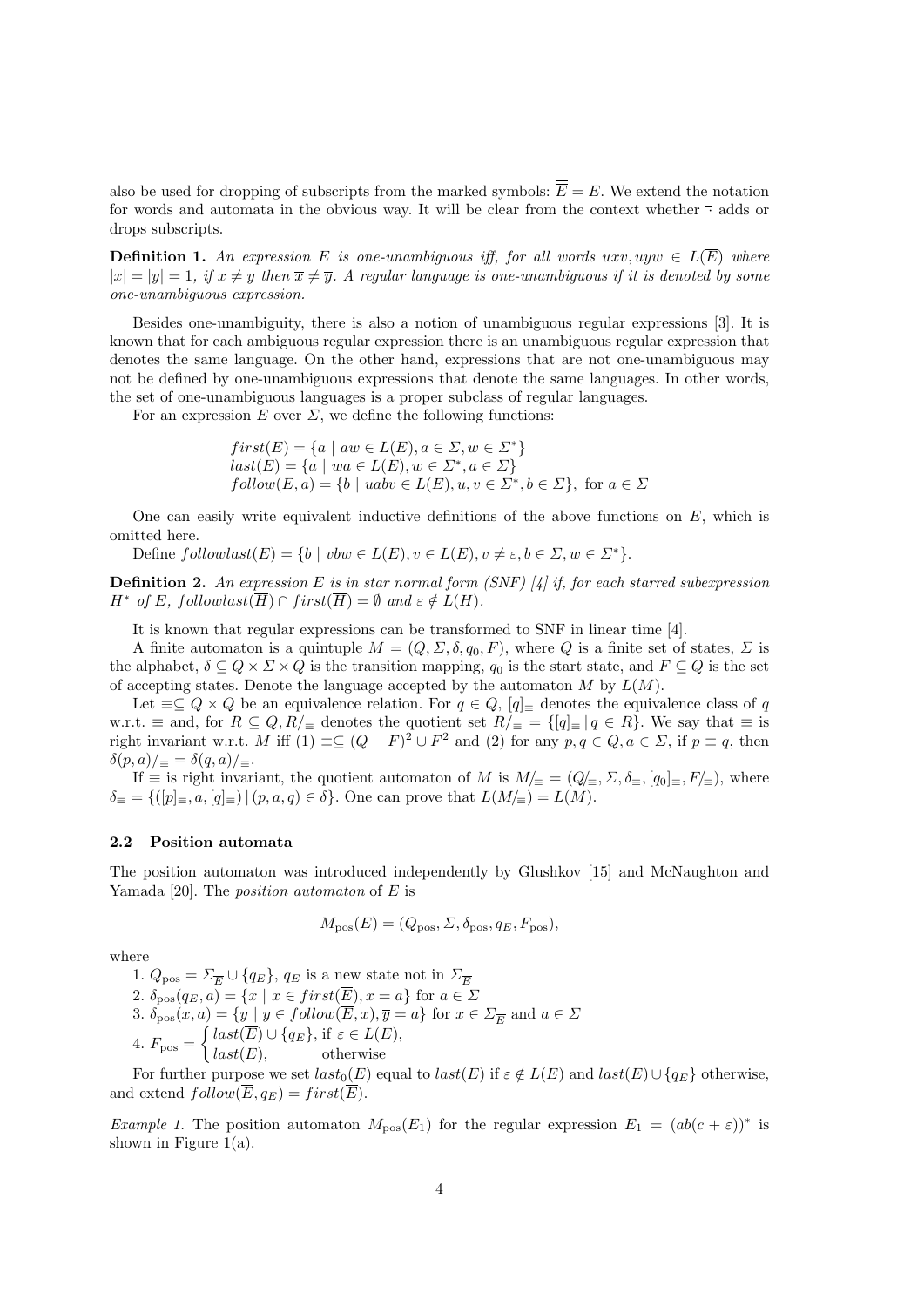

**Fig. 1.** (a)  $M_{\text{pos}}(E_1)$ , (b)  $M_{\text{d}_1}(E_1)$  and  $M_{\text{pd}}(E_1)$ , and (c)  $M_{\text{f}}(E_1)$ , corresponding to  $E_1 = (ab(c + \varepsilon))^*$ .

As shown by Glushkov [15] and McNaughton and Yamada [20],  $L(M_{pos}(E)) = L(E)$ .

 $M_{\text{pos}}(E)$  can be computed in quadratic time [4, 11, 22]. A quadratic time algorithm is given in [4], which has linear running time for one-unambiguous expressions. The algorithm uses the star normal form.

# **3 Derivatives**

Derivatives of regular expressions were introduced by Brzozowski [7].

**Definition 3.** (Brzozowski [7]) *Given a regular expression*  $E$  *and a symbol a, the derivative*  $a^{-1}(E)$ *of E w.r.t. a is defined inductively as follows:*

$$
a^{-1}(\emptyset) = a^{-1}(\varepsilon) = \emptyset
$$
  
\n
$$
a^{-1}(b) = \begin{cases} \varepsilon, \text{ if } b = a \\ \emptyset, \text{ otherwise} \end{cases}
$$
  
\n
$$
a^{-1}(F+G) = a^{-1}(F) + a^{-1}(G)
$$
  
\n
$$
a^{-1}(FG) = \begin{cases} a^{-1}(F)G + a^{-1}(G), \text{ if } \varepsilon \in L(F) \\ a^{-1}(F)G, \text{ otherwise} \end{cases}
$$
  
\n
$$
a^{-1}(F^*) = a^{-1}(F)F^*
$$

*Derivative w.r.t. a word is computed by*  $\varepsilon^{-1}(E) = E$ ,  $(wa)^{-1}(E) = a^{-1}(w^{-1}(E))$ .

Partial derivatives were introduced by Antimirov [1].

**Definition 4.** (Antimirov [1]) *Given a regular expression E and a symbol a, the set of partial derivatives*  $\partial_a(E)$  *of E w.r.t. a is defined as follows:* 

$$
\partial_a(\emptyset) = \partial_a(\varepsilon) = \emptyset
$$
  
\n
$$
\partial_a(b) = \begin{cases} {\varepsilon}, & \text{if } b = a \\ \emptyset, & \text{otherwise} \end{cases}
$$
  
\n
$$
\partial_a(F+G) = \partial_a(F) \cup \partial_a(G)
$$
  
\n
$$
\partial_a(FG) = \begin{cases} \partial_a(F)G \cup \partial_a(G), & \text{if } \varepsilon \in L(F) \\ \partial_a(F)G, & \text{otherwise} \end{cases}
$$
  
\n
$$
\partial_a(F^*) = \partial_a(F)F^*
$$

Partial derivative w.r.t. a word is computed by  $\partial_{\varepsilon}(E) = \{E\}$ ,  $\partial_{wa}(E) = \bigcup_{p \in \partial_w(E)} \partial_a(p)$ . The *language denoted by*  $\partial_w(E)$  *is*  $L(\partial_w(E)) = \bigcup_{p \in \partial_w(E)} L(p)^1$ .

 $\overline{P^1 RF} = \{ EF | E \in R \}$  for a set *R* of regular expressions and a regular expression *F*.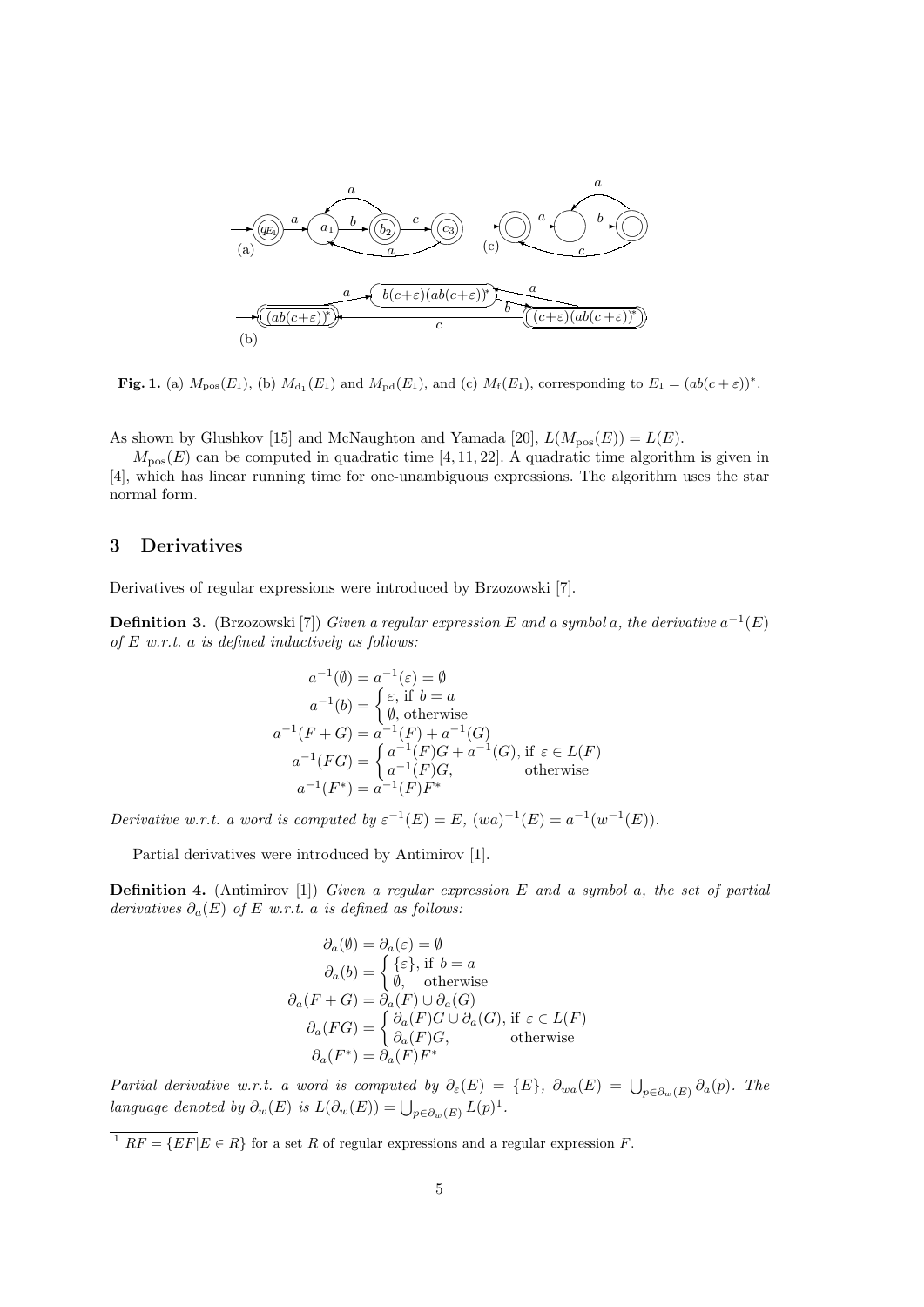Two regular expressions  $E_1$  and  $E_2$  which reduce to the same expression using associativity, commutativity, and idempotence of + are called *similar* [7], which is denoted  $E_1 \sim_{aci} E_2$ . The expressions  $E_1$  and  $E_2$  are equal, denoted  $E_1 \equiv E_2$ , if  $L(E_1) = L(E_2)$ . Let  $D_1(E) =$  $\{[w^{-1}(E)]_{\sim_{aci}} | w \in \Sigma^* \}, D_0 = \{[w^{-1}(E)]_{\equiv} | w \in \Sigma^* \}, DD(E) = \{ \partial_w(E) | w \in \Sigma^* \}, PD(E) =$ *∪<sup>w</sup>∈Σ<sup>∗</sup> ∂w*(*E*). These sets are useful in construction of automata from regular expressions. The equivalence of two sets *A* and *B* is denoted  $A \sim B$  (i. e., there is a one-one correspondence between A and B). Let  $[p]_{\sim_{aci}}, [q]_{\sim_{aci}} \in D_1(E)$ , define  $[p]_{\sim_{aci}} \approx [q]_{\sim_{aci}}$  if  $p \equiv q$ . We have the following properties.

**Proposition 1.** *For a regular expression E, we have (1)*  $D_0(E), D_1(E)$  *are finite ([7]), and*  $D_0(E) \sim D_1(E)/\approx$ *,*  $(2)$   $|PD(E)| \leq ||E|| + 1$   $([1]),$  $(3)$   $|D_0(E)| \leq |DD(E)| \leq 2^{\|E\|+1}$ .

*Proof.* Below is the proof of (3). For a set  $R = \{t_1, \ldots, t_k\}$  of regular expressions, denote  $\sum R$ an expression  $t_1 + \ldots + t_k$  up to an arbitrary permutation. For any expression *E* and  $w \in \Sigma^*$ ,  $L(w^{-1}(E)) = L(\Sigma \partial_w(E))$  [1]. If  $L(w_1^{-1}(E)) = L(w_2^{-1}(E))$ , then  $L(\Sigma \partial_{w_1}(E)) = L(\Sigma \partial_{w_2}(E))$ , but not necessarily  $\Sigma \partial_{w_1}(E) = \Sigma \partial_{w_2}(E)$ , which implies  $|D_0(E)| \leq |DD(E)|$ . By definition, the number of elements in  $DD(E)$  can not be more than  $2^{\|E\|+1}$ . . *⊓⊔*

The notion of derivatives leads to a very natural construction of the *Brzozowski deterministic automaton* [7], defined as

$$
M_{d_1}(E) = (D_1(E), \Sigma, \delta, E, \{p \in D_1(E) \mid \varepsilon \in L(p)\}),
$$

where  $\delta(p, a) = a^{-1}(p)$ , for any  $p \in D_1(E), a \in \Sigma$ .

A similar construction was introduced in [1]:

$$
M_{\mathrm{dd}}(E) = (DD(E), \Sigma, \delta, \{E\}, \{P \in DD(E) \mid \exists p \in P, \varepsilon \in L(p)\}),
$$

where  $\delta(P, a) = \bigcup_{p \in P} \partial_a(p)$ , for any  $P \in DD(E), a \in \Sigma$ .

*Example 2.*  $M_{d_1}(E_1)$  for the expression  $E_1$  from Example 1 is shown in Figure 1(b).  $M_{dd}(E_1)$  is the same as  $M_{d_1}(E_1)$ .

The *equation automaton* [1] constructed by partial derivatives is

$$
M_{\text{pd}}(E) = (PD(E), \Sigma, \delta_{\text{pd}}, E, \{q \in PD(E) \mid \varepsilon \in L(q)\}),
$$

where  $\delta_{\text{pd}}(q, a) = \partial_a(q)$ , for any  $q \in PD(E)$ ,  $a \in \Sigma$ . An example is shown in Figure 1(b).

It is proved that for a regular expression, the equation automaton is a quotient of the position automaton [9, 16]. Another proof is given by Lombardy and Sakarovitch [19], which is in the more general setting of expressions with multiplicity but still applies to present case (multiplicities over the Boolean semiring).

In general  $M_{\text{pd}}(E)$  is incomparable with  $M_{\text{d}_1}(E)$  or  $M_{\text{dd}}(E)$ , but in some situations they are comparable; See Section 5,6.

Expressions with distinct symbols are called linear. For any expression  $E, \overline{E}$  is the linearized version of *E*.

For linear expressions from Brzozowski [7] and Berry and Sethi [2] the following fact is easily derived.

**Proposition 2.** *Let E be linear. Given*  $x \in \Sigma_E$ *, for all words w, 1.* If  $E = E_1 + E_2$ , then

$$
(wx)^{-1}(E_1 + E_2) = \begin{cases} (wx)^{-1}(E_1) \text{ if } x \in \Sigma_{E_1} \\ (wx)^{-1}(E_2) \text{ if } x \in \Sigma_{E_2} \end{cases}
$$
(1)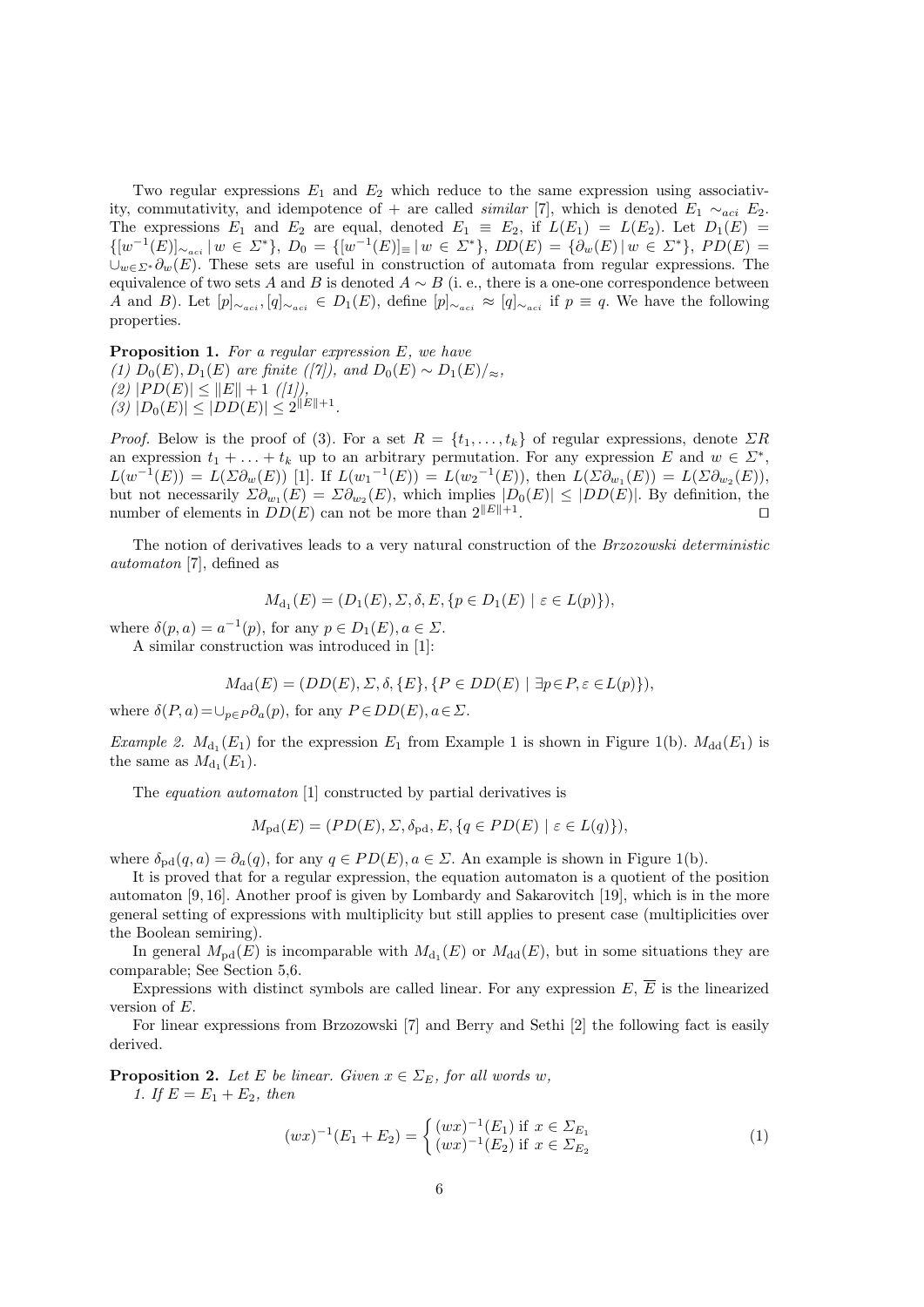*2.* If  $E = E_1 E_2$ *, then* 

$$
(wx)^{-1}(E_1E_2) = \begin{cases} (wx)^{-1}(E_1)E_2 \text{ if } x \in \Sigma_{E_1} \\ (vx)^{-1}(E_2) & \text{if } w = uv, \varepsilon \in L(u^{-1}(E_1)), x \in \Sigma_{E_2}, \\ u \in \Sigma_{E_1}^*, v \in \Sigma_{E_2}^* \\ \emptyset & \text{otherwise} \end{cases}
$$
(2)

*Proof.* 1. It is directly from Berry and Sethi [2].

2. From Berry and Sethi [2] it is already known

$$
(wx)^{-1}(E_1E_2) = \begin{cases} (wx)^{-1}(E_1)E_2 & \text{if } x \in \Sigma_{E_1} \text{ (a)}\\ \Sigma_{w=uv} \lambda(u^{-1}(E_1))(vx)^{-1}(E_2) & \text{otherwise (b)} \end{cases}
$$

Let us consider (b) and set  $wx = a_1a_2...a_t$ . For a concrete sequence of  $a_1...a_t$ , a subterm  $(a_{r+1}\dots a_t)^{-1}(E_2)$  in (b) can exist only if  $a_1,\dots,a_r\in E_1$  and  $a_{r+1},\dots,a_t\in E_2$ . Since  $a_n, 1\leq n\leq t$ is either in *E*<sup>1</sup> or in *E*2, there is at most one such subterm in (b). If such condition is not satisfied,  $\tan (wx)^{-1}(E_1E_2) = \emptyset.$ 

# **4 Expressions in SNF**

#### **4.1 Derivatives**

Berry and Sethi [2] have shown that, for a marked expression  $\overline{E}$ , given a fixed  $x \in \Sigma_{\overline{E}}$ ,  $(wx)^{-1}(\overline{E})$ is either *∅* or unique modulo *∼aci* for all words *w*. In [2], based on this a natural connection between the position automaton and derivatives is set up.

Here, we further show that, if *E* is in SNF then the aci-similarity in the above is unnecessary.

**Proposition 3.** For a marked expression  $\overline{E}$ , if  $E$  is in SNF then given a fixed  $x \in \Sigma_{\overline{E}}$ ,  $(wx)^{-1}(\overline{E})$ *is either ∅ or unique for all words w.*

*Proof.* We prove it by induction on the structure of *E*. The cases for  $E = \varepsilon, \emptyset, x, x \in \Sigma_{\overline{E}}$ , are obvious.

1.  $\overline{E} = \overline{E_1} + \overline{E_2}$ . By Eq (1), if *x* is in  $\overline{E_1}$ , then  $(wx)^{-1}(\overline{E_1})$  is left, and the inductive hypothesis applies to it. The same is for *x* in  $\overline{E_2}$ .

2.  $\overline{E} = \overline{E_1 E_2}$ . If *x* is in  $\overline{E_1}$ , then by Eq (2)  $(wx)^{-1}(\overline{E}) = (wx)^{-1}(\overline{E_1})\overline{E_2}$ , and the inductive hypothesis applies to it. Otherwise, *x* is in  $\overline{E_2}$  and  $(wx)^{-1}(\overline{E}) = (vx)^{-1}(E_2)$  for some  $w = uv$  or  $(wx)^{-1}(\overline{E}) = \emptyset$ . Therefore the inductive hypothesis applies to it.

3.  $\overline{E} = \overline{E_1}^*$ . From [7] and [2]  $(wx)^{-1}(\overline{E})$  is a sum of subterms of the form  $(vx)^{-1}(\overline{E_1})\overline{E_1}^*$  where  $wx = uvx$ . We show that there is at most one non-null subterm.

Suppose there are two non-null subterms  $(v_1x)^{-1}(\overline{E_1})\overline{E_1}^*$  and  $(v_2x)^{-1}(\overline{E_1})\overline{E_1}^*$ . If  $v_1 \neq v_2$ , suppose  $|v_1|$  <  $|v_2|$ . Let  $wx = a_1a_2...a_t$ . We can suppose  $v_1x = a_{r_1}...a_t$ ,  $v_2x = a_{r_2}...a_{r_1}...a_t$ ,  $1 \le$  $r_2 < r_1 \leq t$ . Since  $(v_1x)^{-1}(\overline{E_1}) \neq \emptyset$ , we have  $a_{r_1} \in first(\overline{E_1})$ . Since  $(v_2x)^{-1}(\overline{E_1}) \neq \emptyset$ , there exists a word  $w_1$ , such that  $a_{r_2} \ldots a_{r_1} \ldots a_t w_1 \in L(E_1)$ . Then  $a_{r_1} \in follow(E_1, a_{r_1-1})$ .

A careful analysis on the derivation of  $(wx)^{-1}(\overline{E})$  shows that if  $(v_1x)^{-1}(\overline{E_1}) \neq \emptyset$ , then either  $\varepsilon \in L((a_{r_1-1})^{-1}(\overline{E_1}))$  or  $\varepsilon \in L((a_n \ldots a_{r_1-1})^{-1}(\overline{E_1}))$  for some  $n < a_{r_1-1}$ . In either case, we have  $a_{r_1-1} \in last(\overline{E_1})$ . Therefore *E* is not in SNF, which is a contradiction.

If  $v_1 = v_2$ , then  $v_1x = v_2x = a_{r_1} \ldots a_t$ ,  $2 < r_1 \leq t$ . Similarly, a careful analysis on  $(wx)^{-1}(\overline{E})$ shows that there must be  $\varepsilon \in L((a_{n_1} \ldots a_i)^{-1}(\overline{E_1})), \varepsilon \in L((a_{n_2} \ldots a_i)^{-1}(\overline{E_1}))$  and  $\varepsilon \in L((a_{n_3} \ldots a_i)^{-1}(\overline{E_1}))$  $a_{n_1-1})^{-1}(\overline{E_1})\_n_2 < n_1 \leq i \leq r_1-1, n_3 < n_1$ . So we have  $a_{n_1} \in first(\overline{E_1})$ ,  $a_{n_1} \in follow(\overline{E_1}, a_{n_1-1})$ ,  $a_{n_1-1} \in last(\overline{E_1})$ . Therefore *E* is not in SNF, which is a contradiction.

So there is at most one non-null subterm, and the inductive hypothesis applies to it. *⊓⊔*

**Corollary 1.** If E is in SNF and there are non-null  $(w_1)^{-1}(\overline{E})$  and  $(w_2)^{-1}(\overline{E})$ , such that  $(w_1)^{-1}(\overline{E}) \sim_{aci}$  $(w_2)^{-1}(\overline{E}), \text{ then } (w_1)^{-1}(\overline{E}) = (w_2)^{-1}(\overline{E}).$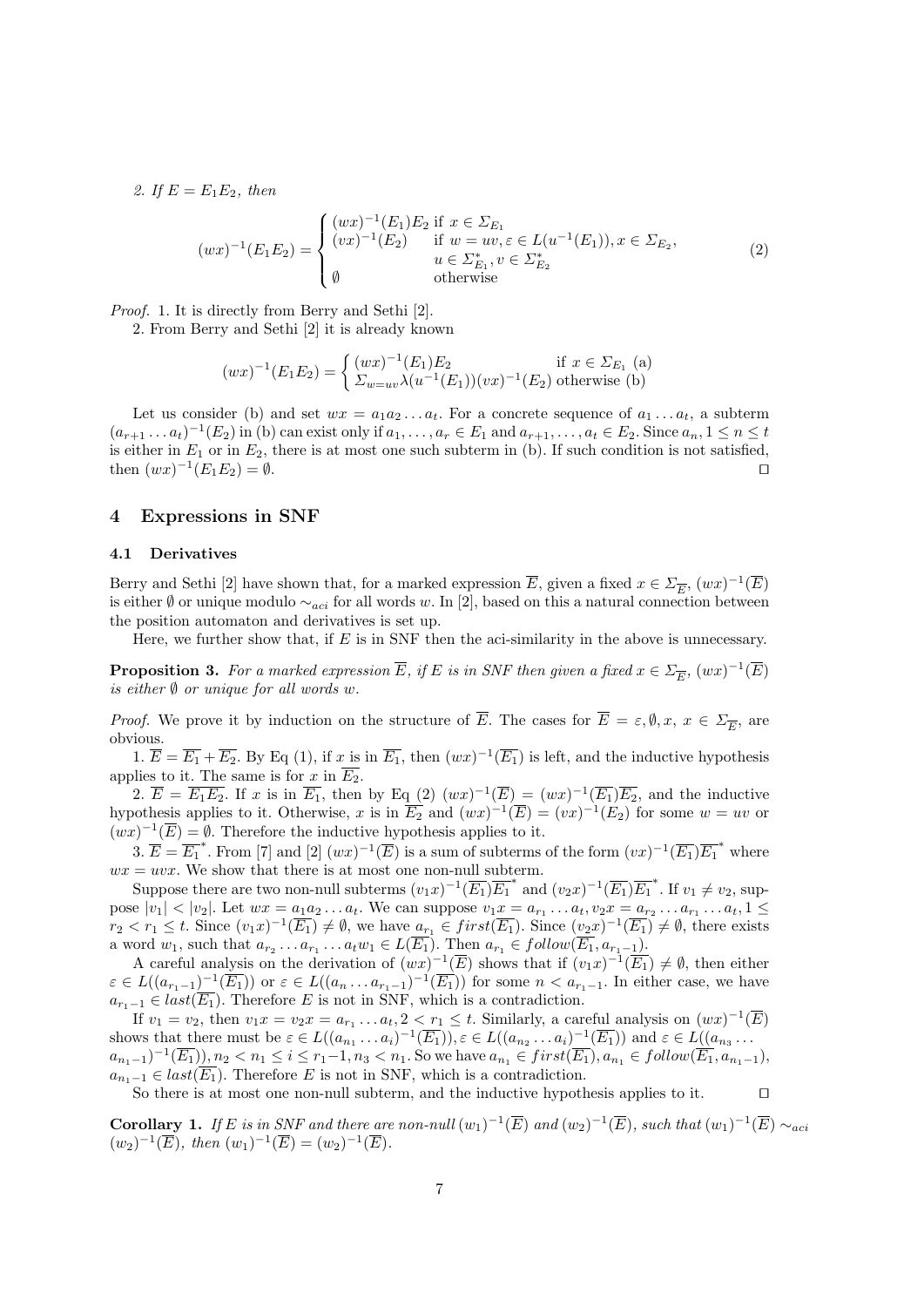From the proof of Proposition 3 above, it follows

**Corollary 2.** If  $E = E_1^*$  is in SNF, then for a non-null  $(wx)^{-1}(\overline{E})$ ,  $(wx)^{-1}(\overline{E}) = (vx)^{-1}(\overline{E_1})\overline{E}$ *for some*  $wx = uvx$ *.* 

#### **4.2 Equation and follow automata**

This subsection discusses the relation between equation and follow automata.

The *follow automaton*  $M_f(E)$  was introduced by Ilie and Yu [16]. It is constructed by eliminating *ε*-transitions from an *ε*-automaton defined in [16]. We do not present the construction in detail here. Instead, an example is shown in Figure  $1(c)$ . What is important here is the following.

Define the equivalence  $\equiv_f \subseteq Q_{\text{pos}}^2$  by  $x_1 \equiv_f x_2$  iff  $x_1 \in \text{last}_0(\overline{E}) \Leftrightarrow x_2 \in \text{last}_0(\overline{E})$  and  $follow(\overline{E}, x_1) = follow(\overline{E}, x_2)$ . The equivalence relation is right invariant w.r.t.  $M_{pos}(E)$ . Define  $M_1 \simeq M_2$  if  $M_1$  and  $M_2$  are isomorphic. It is known that

 ${\bf Proposition 4.}$   $M_f(E) \simeq M_{\rm pos}(E)/_{\equiv_f}$  ([16]).

As we have mentioned, it is well-known that the equation automaton is a quotient of the position automaton [9, 16, 19]. Here it is presented following [16]. For a letter  $x \in \Sigma_{\overline{E}}$ , denote  $C_x(\overline{E})$  any expression  $(wx)^{-1}(\overline{E}) \neq \emptyset$ . Denote also  $C_{q_E}(\overline{E}) = \overline{E}$  ( $q_E$  is the start state of the position automaton of *E*). For a SNF expression *E* (which is the subject of the present paper),  $C_x(\overline{E})$  is already unique. For general expressions assume that we find a proper representative for each  $C_x(\overline{E})$  [9, 16]. Define the equivalence  $=_c \subseteq Q_{\text{pos}}^2$  by  $x_1 =_c x_2$  iff  $C_{x_1}(\overline{E}) = C_{x_2}(\overline{E})$ . Define the equivalence  $\equiv_c \subseteq Q_{\text{pos}}^2$  by  $x_1 \equiv_c x_2$  iff  $C_{x_1}(\overline{E}) = C_{x_2}(\overline{E})$ . Each of the equivalence relations is right invariant w.r.t.  $\hat{M}_{\text{pos}}(E)$ . It is known that

 ${\bf Proposition 5.}$  *(1)*  $M_{\rm pd}(E) \simeq M_{\rm pos}(E)/_{\equiv_c}$ ;  $(2)$   $M_{\text{pd}}(E) \simeq M_{\text{pos}}(E)/_{\text{=}c}$ .

From Propositions 4 and 5 both  $M_{\text{pd}}(E)$  and  $M_{\text{f}}(E)$  are always smaller than or equal to  $M_{\text{pos}}(E)$ . However, for the relation between  $M_{\text{pd}}(E)$  and  $M_{\text{f}}(E)$ , Ilie and Yu [16] compared some examples and showed that it is difficult to give a theoretical analysis. Here we give a theoretical analysis.

First we present some simple results. It is easy to see that

Lemma 1. *For any*  $a \in \Sigma_{\overline{E}}$ ,  $(1)$   $first(C_a(E)) = follow(E, a)$   $([2]),$  and  $(2)$   $a \in last_0(E) \Leftrightarrow \lambda(C_a(E)) = \varepsilon$ .

From Lemma 1 and the above definitions of the equivalence relations, the following are implied

**Lemma 2.**  $(1) = c \subseteq f$   $\in$   $(2) = c \subseteq g$ 

Then we give a characterization of  $=$ <sub>*c*</sub> =  $\equiv$ <sub>*f*</sub> as follows.

**Proposition 6.** For an expression E, we have  $=\infty = \equiv_f i\text{ff} \forall a, b \in Q_{\text{pos}}, \text{first}(C_a(\overline{E})) = \text{first}(C_b(\overline{E})) \wedge$  $\lambda(C_a(\overline{E})) = \lambda(C_b(\overline{E})) \Rightarrow C_a(\overline{E}) = C_b(\overline{E}).$ 

*Proof.*  $=_c = \equiv_f \text{ iff } =_c \subseteq \equiv_f \land \equiv_f \subseteq =_c$ iff true  $\land \equiv_f \subseteq =_c$  (Lemma 2 (1)) iff  $\equiv$ *f*  $\subseteq$   $=$ *c* iff  $\forall a, b \in Q_{\text{pos}}, follow(E, a) = follow(E, b) \land (a \in last_0(E) \Leftrightarrow b \in last_0(E)) \Rightarrow C_a(E) = C_b(E)$ iff  $\forall a, b \in Q_{\text{pos}}, \text{first}(C_a(E)) = \text{first}(C_b(E)) \land (\lambda(C_a(E)) = \varepsilon \Leftrightarrow (\lambda(C_b(E)) = \varepsilon) \Rightarrow C_a(E) =$  $C_b(\overline{E})$  (Lemma 1) iff  $\forall a, b \in Q_{pos}$ ,  $first(C_a(\overline{E})) = first(C_b(\overline{E})) \wedge \lambda(C_a(\overline{E})) = \lambda(C_b(\overline{E})) \Rightarrow C_a(\overline{E}) = C_b(\overline{E}).$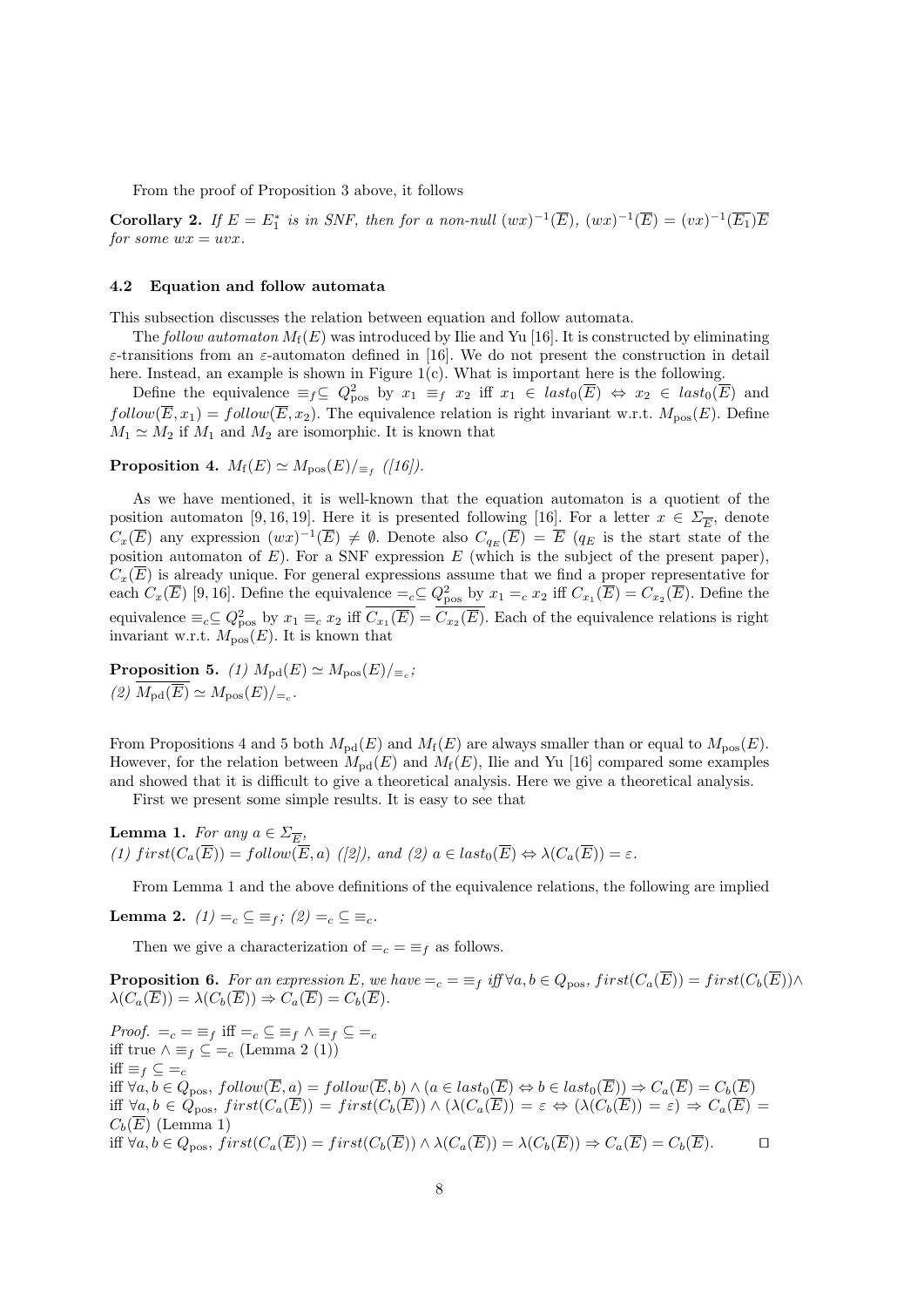Similarly the following is a characterization of  $=$ <sub>*c*</sub>  $=$   $\equiv$ <sub>*c*</sub>.

**Proposition 7.** For an expression E, we have  $=_{c} = \equiv_{c}$  iff  $\forall a, b \in Q_{\text{pos}}, \overline{C_{a}(\overline{E})} = \overline{C_{b}(\overline{E})} \Rightarrow$  $C_a(\overline{E}) = C_b(\overline{E})$ .

The proof is similar to the proof of Proposition 6.

And the following is a characterization of  $\equiv_c \equiv \equiv_f$ .

**Proposition 8.** For an expression E<sub>1</sub> we have  $\equiv_c = \equiv_f$  iff  $\forall a, b \in Q_{pos}$ ,  $\overline{C_a(\overline{E})} = \overline{C_b(\overline{E})} \Leftrightarrow$  $first(C_a(\overline{E})) = first(C_b(\overline{E})) \wedge \lambda(C_a(\overline{E})) = \lambda(C_b(\overline{E})).$ 

The proof is similar to the proof of Proposition 6.

On the other hand, from Propositions 4,5 and Lemma 2 it follows

**Proposition 9.** *For an expression E,*

(1) if  $=$ <sub>*c*</sub> =  $\equiv$  *f*, then  $M_{\text{pd}}(E)$  is a quotient of  $M_{\text{f}}(E)$ ,  $\overline{M_{\text{pd}}(E)} \simeq M_{\text{f}}(E)$ ; and (2) if  $=$ <sub>*c*</sub>  $=$   $\equiv$ <sub>*c*</sub>*,* then  $M_f(E)$  is a quotient of  $M_{pd}(E)$ ,  $\overline{M_{pd}(E)} \simeq M_{pd}(E)$ ; and *(3) if*  $\equiv$ <sub>*c*</sub> =  $\equiv$ <sub>*f*</sub>, *then M*<sub>pd</sub>(*E*)  $\simeq$  *M*<sub>f</sub>(*E*)*.* 

*Proof.* We prove (1) only, others are proved similarly. Let  $M_{\text{pos}}(E) = (Q, \Sigma, \delta, q_0, F)$ , then  $M_f(E) \simeq$  $(Q/_{\equiv_f}, \Sigma, \delta_{\equiv_f}, [q_0]_{\equiv_f}, F/_{\equiv_f}), M_{\mathrm{pd}}(E) \simeq (Q/_{\equiv_c}, \Sigma, \delta_{\equiv_c}, [q_0]_{\equiv_c}, F/_{\equiv_c}).$  Define equivalence  $\cong \subseteq Q/_{\equiv_f} \times$  $Q/_{\equiv_f}$  by  $[a_i]_{\equiv_f} \cong [a_j]_{\equiv_f}$  iff  $a_i \equiv_c a_j$  for  $a_i, a_j \in Q$ . Since  $\equiv_f \subseteq \equiv_c \approx$  is well-defined. It is easy to know  $\cong$  is right invariant. Then  $M_{\text{pd}}(E) \cong M_{\text{f}}(E)/_{\cong}$ . From Propositions 5,4,  $M_{\text{pd}}(E) \cong$  $M_{\text{pos}}(E)/_{\equiv c} = M_{\text{pos}}(E)/_{\equiv f} \simeq M_{\text{f}}(E).$ 

*Example 3.* Let  $E_1 = aa^* + ba^*$ ,  $E_2 = (a^* + \varepsilon)a^*a^*$ ,  $E_3 = a^*$ , one can verify that  $M_{\text{pd}}(E_1)$  is a quotient of  $M_f(E_1)$ ,  $M_f(E_2)$  is a quotient of  $M_{\text{pd}}(E_2)$ , and  $M_{\text{pd}}(E_3) \simeq M_f(E_3)$ .

The above characterizations are given in terms of  $C_x(\overline{E})$ . Below we consider conditions in terms of the structure of expressions.

We first prove the following Lemmas. Recall that we assume that the rules (rules-*∅ε*) hold. It is known that the following property holds:

$$
first(F+G) = first(F) \cup first(G), first(F^*) = first(F),
$$
\n
$$
first(\overline{FG}) = first(\overline{F}) \cup first(\overline{G}) \text{ if } \varepsilon \in L(F), first(\overline{F}) \text{ otherwise.}
$$
\n
$$
last(\overline{F+G}) = last(\overline{F}) \cup last(\overline{G}), last(\overline{F^*}) = last(\overline{F}),
$$
\n
$$
last(\overline{FG}) = last(\overline{F}) \cup last(\overline{G}), last(\overline{F^*}) = last(\overline{F}),
$$
\n
$$
last(\overline{FG}) = last(\overline{F}) \cup last(\overline{G}), last(\overline{G}), last(\overline{G}) \text{ otherwise.}
$$
\n
$$
follow(\overline{F+G}, a) = \begin{cases} follow(\overline{F}, a), & \text{if } a \in \Sigma_{\overline{F}} \\ follow(\overline{F}, a), & \text{if } a \in \Sigma_{\overline{F}} - last(\overline{F}) \\ follow(\overline{F}, a) & \text{if } a \in \Sigma_{\overline{G}} \\ follow(\overline{F}, a), & \text{if } a \in \Sigma_{\overline{G}} \end{cases}
$$
\n
$$
follow(\overline{F^*}, a) = \begin{cases} follow(\overline{F}, a), & \text{if } a \in \Sigma_{\overline{F}} - last(\overline{F}) \\ follow(\overline{F}, a), & \text{if } a \in \Sigma_{\overline{F}} - last(\overline{F}) \\ follow(\overline{F}, a) \cup first(\overline{F}), \text{if } a \in last(\overline{F}) \end{cases}
$$

**Lemma 3.** For  $b \in \Sigma_{\overline{E}}$ ,  $follow(\overline{E}, b) = \emptyset$  iff  $\forall w \in \Sigma_{\overline{E}}^*$ ,  $(wb)^{-1}(\overline{E}) = \emptyset$  or  $(wb)^{-1}(\overline{E}) = \varepsilon$ .

*Proof.* (Only if). Since  $follow(E, b) = \emptyset$ , it must have  $b \in last(E)$ , and b can only appear in the last position of a word of  $L(\overline{E})$ . Then  $\forall w \in \Sigma_{\overline{E}}^*$ , if  $wb \notin L(\overline{E})$ , then  $(wb)^{-1}(\overline{E}) = \emptyset$ . Otherwise,  $(wb)^{-1}(\overline{E}) = \varepsilon.$ 

(If). If 
$$
\forall w \in \Sigma_{\overline{E}}^*
$$
,  $(wb)^{-1}(\overline{E}) = \emptyset$  or  $(wb)^{-1}(\overline{E}) = \varepsilon$ , then  $follow(\overline{E}, b) = first((wb)^{-1}(\overline{E})) = \emptyset$ .  $\Box$ 

For an expression *E*, the leftmost expression of *E* w.r.t. concatenation is  $le(E) = le(F)$  if  $E =$ *FG*; *E* otherwise. We say an expression *E* is leftmost  $\varepsilon$ -reduced if  $le(E)$  does not contain any subexpression  $F + \varepsilon$  where  $\lambda(F) = \varepsilon$ . Obviously if  $E = FG$  then *E* is leftmost  $\varepsilon$ -reduced iff *F* is leftmost *ε*-reduced.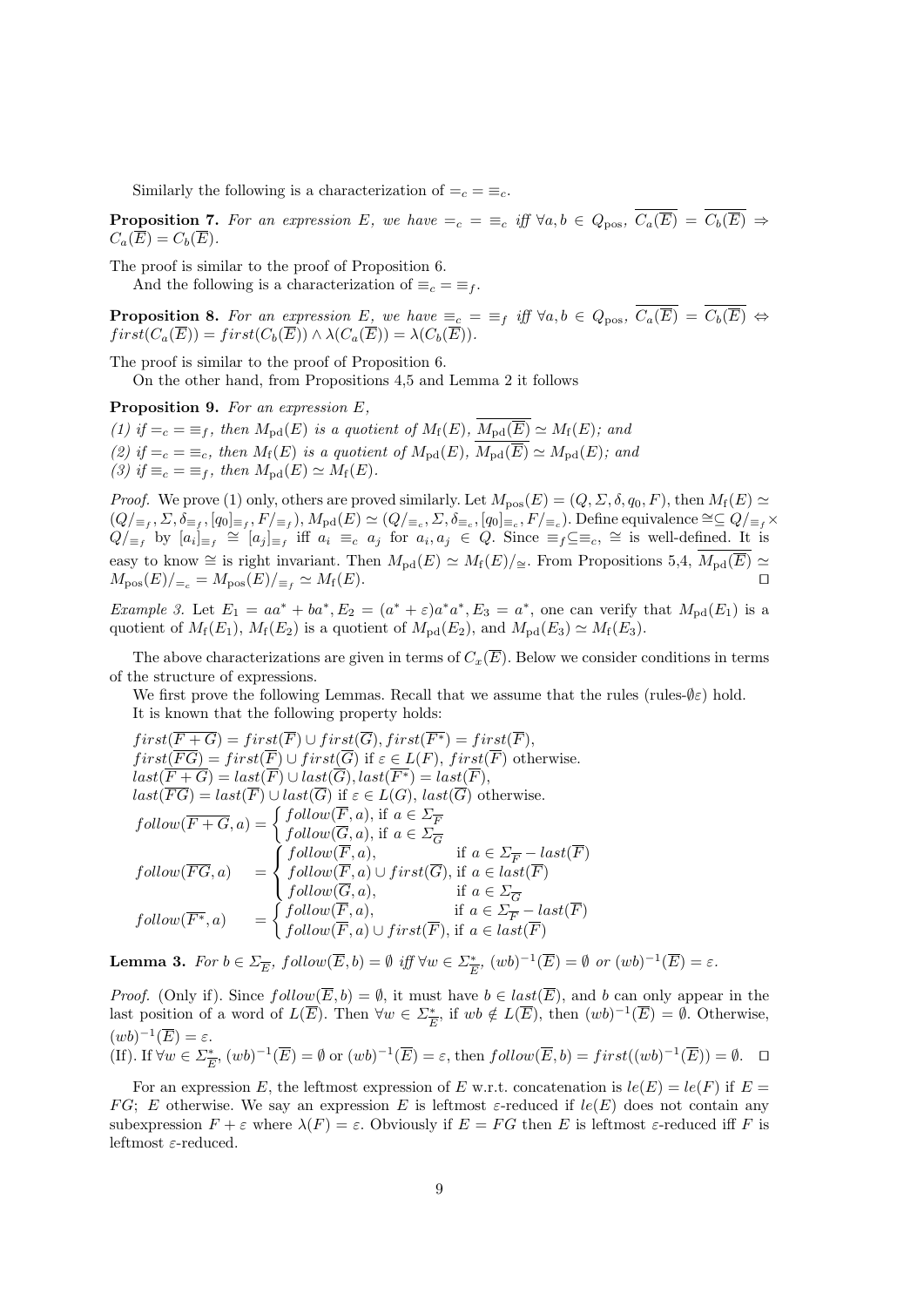**Lemma 4.** *If an expression*  $E$  *is leftmost*  $\varepsilon$ -reduced and in SNF,  $b \in \Sigma_{\overline{E}}$  and  $E$  satisfies the *following condition:*

(1) 
$$
b \in \Sigma_{\overline{E}} - last(\overline{E})
$$
 and  $\varepsilon \notin L(\overline{E})$ , or  $b \in last(\overline{E})$  and  $\varepsilon \in L(\overline{E})$ , and  
(2)  $first(\overline{E}) = follow(\overline{E}, b)$ , (3)

then E can be only of the form  $F^*$  or  $T_n^*G_n \dots G_0$ ,  $n \geq 0$ , where  $b \in \Sigma_{\overline{T}_n}$ , and  $T_n^*$  satisfies *Condition (3);* and  $\forall w \in \Sigma_{\overline{E}}^*$ , if  $(wb)^{-1}(\overline{E}) \neq \emptyset$  then  $(wb)^{-1}(\overline{E}) = \overline{E}$ .

*Proof.* If *E* satisfies Condition (3), it is obvious that *E* cannot be  $\emptyset$ ,  $\varepsilon$  or  $a \in \Sigma_{\overline{E}}$ .

We show  $\overline{E}$  cannot be  $\overline{F} + \overline{G}$ .

Let  $E = F + G$ , then  $first(E) = first(F) \cup first(G)$ . Assume  $b \in \Sigma_{\overline{F}}$ , then  $follow(E, b)$  $f\text{ollow}(\overline{F}, b)$ . So by Condition (3),  $first(\overline{F}) \cup first(\overline{G}) = follow(\overline{F}, b)$ , then  $first(\overline{F}) = follow(\overline{F}, b)$ and  $first(\overline{G}) = \emptyset$ . Since  $first(\overline{G}) = \emptyset$ ,  $\overline{G} = \emptyset$  or  $\varepsilon$ . Since  $\overline{E}$  is reduced by rules (rules- $\emptyset \varepsilon$ ),  $\overline{G}$  cannot be  $\emptyset$ . So  $\overline{G} = \varepsilon$ , then  $\overline{E} = \overline{F} + \varepsilon, \varepsilon \in L(\overline{E})$ , and since  $\overline{E}$  is leftmost  $\varepsilon$ -reduced,  $\varepsilon \notin L(\overline{F})$ . From  $\varepsilon \in L(\overline{E})$ , by Condition (3), we have  $b \in last(\overline{E})$ , then  $b \in last(\overline{F})$ . We show this is impossible. Since  $\varepsilon \notin L(F)$  and  $b \in last(F)$ , F cannot be  $\emptyset$ ,  $\varepsilon$  or  $I^*$ . If  $F = b$ ,  $first(F) \neq follow(F, b)$ , which is a contradiction. If  $F = I + J$ , suppose  $b \in \Sigma_{\overline{I}}$ , similarly as above, we can deduce  $J = \varepsilon$ . But this contradicts with  $\varepsilon \notin L(F)$ . If  $F = IJ$ , then if  $b \in \Sigma_{\overline{I}}$ , since  $b \in last(F)$ ,  $\varepsilon \in L(J)$ . Since  $\varepsilon \notin L(\overline{F})$ ,  $\varepsilon \notin L(\overline{I})$ . Then  $follow(\overline{F}, b) = follow(\overline{I}, b) \cup first(\overline{J})$ ,  $first(\overline{F}) = first(\overline{I})$ . So  $first(J) = \emptyset, J = \emptyset$  or  $\varepsilon$ , but this contradicts with *F* being reduced by rules (rules- $\emptyset \varepsilon$ ). If  $b \in \Sigma_{\overline{J}},$ then  $first(\overline{F}) = first(\overline{I}) \cup \lambda(\overline{I}) first(\overline{J}), follow(\overline{F}, b) = follow(\overline{J}, b).$  So  $first(\overline{I}) = \emptyset, \overline{I} = \emptyset$  or  $\varepsilon$ , but this contradicts with *F* being reduced by rules (rules- $\emptyset \varepsilon$ ). If  $b \in \Sigma_{\overline{G}}$ , the proof is similar.

If  $\overline{E} = \overline{F^*}$ , since  $\varepsilon \in L(\overline{E})$ , by Condition (3),  $b \in last(\overline{E})$ , then  $b \in last(\overline{F})$ . So  $follow(\overline{E}, b) =$ *follow*( $\overline{F}$ *, b*)∪*first*( $\overline{F}$ )*, first*( $\overline{E}$ ) = *first*( $\overline{F}$ ). Since  $\overline{E}$  is in star normal form, we have *follow*( $\overline{F}$ *, b*)∩  $first(\overline{F}) = \emptyset$  for  $b \in last(\overline{F})$ . So  $follow(\overline{F}, b) = \emptyset$ . Then from Lemma 3,  $\forall w \in \Sigma^*_{\overline{F}}$ , if  $(wb)^{-1}(\overline{F}) \neq \emptyset$ then  $(wb)^{-1}(\overline{F}) = \varepsilon$ , so  $(wb)^{-1}(\overline{E}) = (wb)^{-1}(\overline{F})\overline{F^*} = \overline{E}$ .

If  $E = FG$ , then  $first(E) = first(F) \cup \lambda(F) first(G)$ . If  $b \in \Sigma_{\overline{F}} - last(F)$ , then  $follow(E, b) =$  $f\text{ollow}(F, b)$ . So if  $\varepsilon \notin L(F)$ , then  $first(F) = follow(F, b)$ . Otherwise  $\varepsilon \in L(F)$ , then  $first(G) =$  $\emptyset$ ,  $G = \emptyset$  or  $\varepsilon$ . But this contradicts with *E* being reduced by rules (rules- $\emptyset \varepsilon$ ). If  $b \in last(F)$ , then  $follow(\overline{E}, b) = follow(\overline{F}, b) \cup first(\overline{G})$ . Then if  $\varepsilon \notin L(\overline{F})$ , then  $first(\overline{G}) = \emptyset$ . Similarly this contradicts with *E* being reduced by rules (rules- $\emptyset$ *ε*). Otherwise  $\varepsilon \in L(F)$ , then  $first(F)$  $f\text{ollow}(F, b)$ . If  $b \in \Sigma_{\overline{G}}$ , then  $f\text{ollow}(E, b) = f\text{ollow}(G, b)$ . So  $first(F) = \emptyset$ ,  $F = \emptyset$  or  $\varepsilon$ . Similarly this contradicts with  $\overline{E}$  being reduced by rules (rules- $\emptyset \varepsilon$ ).

So we have *F* is leftmost  $\varepsilon$ -reduced and satisfies Condition (3),  $b \in \Sigma_{\overline{F}}$ . Then repeat the above reasoning to *F*, *F* must be of the form  $T_0^*$  or  $F_1G_1$ , and repeatedly proceed if necessary .... Since *IE* is finite, the iteration must terminate, and *E* must be  $E = T_n^* G_n \dots G_0$ ,  $n \geq 0$ , where  $G_0 = G$ ,  $b \in \Sigma_{\overline{T}_n}$ , and  $T_n^*$  satisfies Condition (3). Then,  $(wb)^{-1}(\overline{E}) = (wb)^{-1}(\overline{T_n^*})\overline{G_n} \dots \overline{G_0} = \overline{E}$ .

Conversely we have

**Lemma 5.** If  $\forall b \in \Sigma_{\overline{E}}, \forall w \in \Sigma_{\overline{E}}^*$ , whenever  $(wb)^{-1}(\overline{E}) \neq \emptyset$  then  $(wb)^{-1}(\overline{E}) = \overline{E}$ , then E satisfies *Condition (3).*

*Proof.* If  $\forall b \in \Sigma_{\overline{E}}, \forall w \in \Sigma_{\overline{E}^*}$ , whenever  $(wb)^{-1}(\overline{E}) \neq \emptyset$  then  $(wb)^{-1}(\overline{E}) = \overline{E}$ , then for any non-null  $(wb)^{-1}(\overline{E}), first(\overline{E}) = first((wb)^{-1}(\overline{E})) = follow(\overline{E}, b).$  Furthermore, if  $b \in \Sigma_{\overline{E}} - last(\overline{E}),$  then  $wb \notin L(\overline{E}),$  thus  $\varepsilon \notin L((wb)^{-1}(\overline{E})) = L(\overline{E}).$  If  $b \in last(\overline{E}),$  then  $\varepsilon \in L((wb)^{-1}(\overline{E})) = L(\overline{E}).$ 

For an expression *E*, we call the following the *CSE (Concatenation Sub-Expressions)* condition of *E*:

If *E* satisfies Condition (3) then *E* is leftmost  $\varepsilon$ -reduced; For any subexpression *FG* of *E*, if  $f_{\text{ol}}(F, a) = \emptyset$  and *G* satisfies Condition (3) for some  $a \in \Sigma_{\overline{F}}$  and  $b \in \Sigma_{\overline{G}}$  then *G* is leftmost *ε*-reduced.

The significance of *CSE* condition and Condition (3) can be seen from the following two lemmas.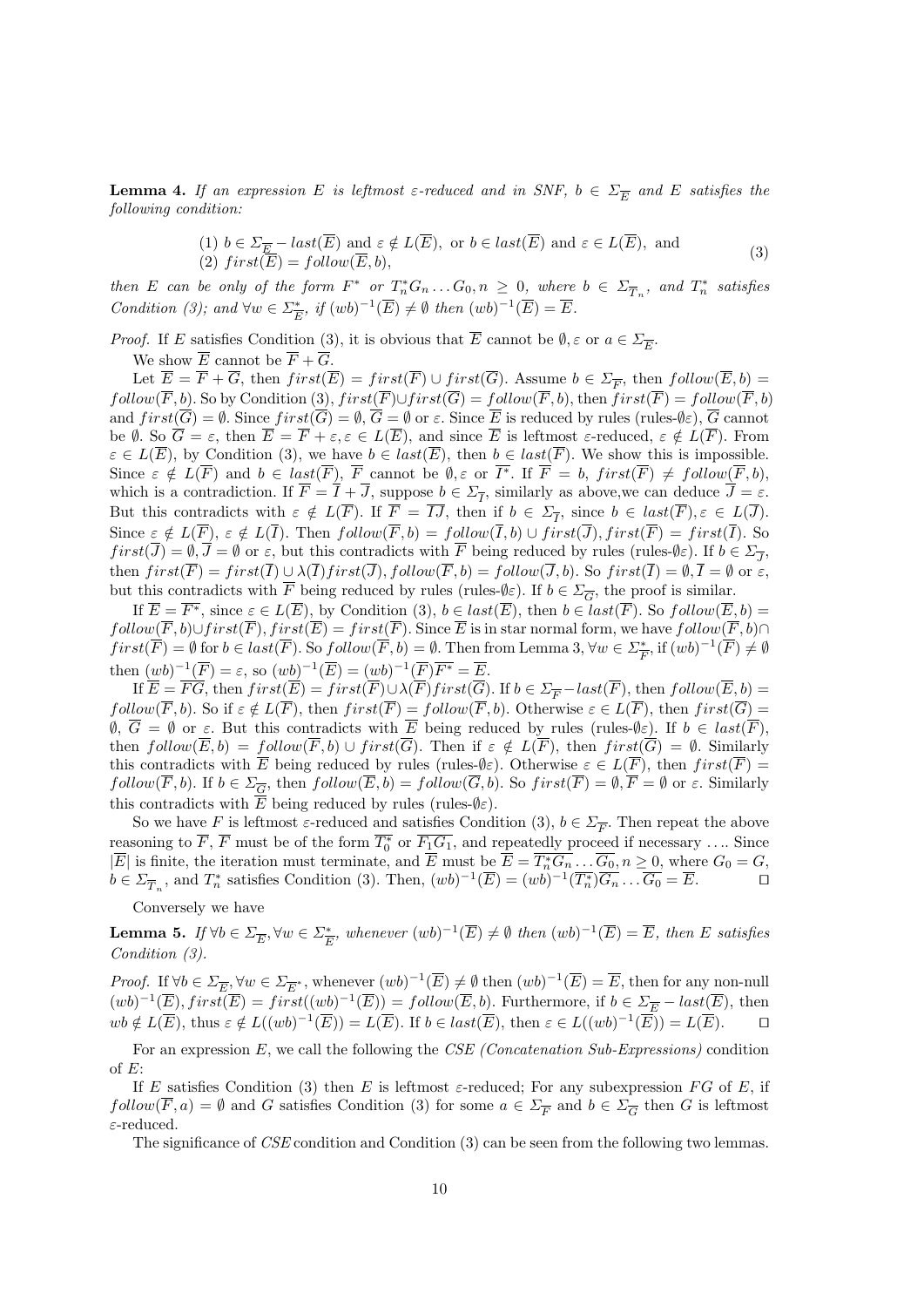**Lemma 6.** For  $E = FG$ ,  $a \in \Sigma_{\overline{F}}$  and  $b \in \Sigma_{\overline{G}}$ ,  $a \equiv_f b$  iff  $follow(F, a) = \emptyset$  and G satisfies *Condition (3).*

*Proof.* (Only if). If  $a \equiv_f b$ , it is not difficult to prove that  $a \in last(\overline{F})$ , and (1)  $b \in \Sigma_{\overline{G}} - last(\overline{G})$ and  $\varepsilon \notin L(G)$  or (2)  $b \in last(\overline{G})$  and  $\varepsilon \in L(G)$ , then  $follow(\overline{E}, a) = follow(\overline{F}, a) \cup first(\overline{G})$ ,  $f\text{ollow}(\overline{E}, b) = f\text{ollow}(\overline{G}, b)$ . So  $f\text{ollow}(\overline{F}, a) = \emptyset$ , and  $f\text{irst}(\overline{G}) = f\text{ollow}(\overline{G}, b)$ . Then *G* satisfies Condition (3).

(If). Since  $\text{follow}(\overline{F}, a) = \emptyset$ ,  $a \in last(\overline{F})$ . So  $\text{follow}(\overline{E}, a) = \text{ follow}(\overline{F}, a) \cup \text{first}(\overline{G}) =$ *first*( $\overline{G}$ ). Since *G* satisfies Condition (3),  $follow(\overline{E}, b) = follow(\overline{G}, b) = follow(\overline{E}, a)$ . Furthermore, by Condition (3), if  $b \in \Sigma_{\overline{G}} - last(\overline{G})$  and  $\varepsilon \notin L(G)$ , then  $a, b \notin last(\overline{E})$ ; if  $b \in last(\overline{G})$  and  $\varepsilon \in L(G)$ , then  $a, b \in last(\overline{E})$ .

So  $a \equiv_f b$ .  $\Box$ 

**Lemma 7.** *For a SNF expression*  $E = FG$ *,*  $a \in \Sigma_{\overline{F}}$  and  $b \in \Sigma_{\overline{G}}$ *, if*  $a = c$  *b then*  $f$ *ollow*( $\overline{F}$ *,a*) =  $\emptyset$  *and G satisfies Condition (3); and if*  $\text{follow}(\overline{F}, a) = \emptyset$ , *G satisfies Condition* (3) and *is leftmost*  $\varepsilon$ -reduced then  $a =_c b$ .

*Proof.* By Eq (2), for any non-null  $(w_1a)^{-1}(\overline{E})$ ,  $(w_2b)^{-1}(\overline{E})$ ,

 $(w_1a)^{-1}(\overline{E}) = (w_1a)^{-1}(\overline{F})\overline{G}, (w_2b)^{-1}(\overline{E}) = (vb)^{-1}(\overline{G})$  for some  $w_2 = uv$ . If  $a =_c b$ , then  $(w_1a)^{-1}(\overline{F}) = \varepsilon$  and  $(vb)^{-1}(\overline{G}) = \overline{G}$ . By  $(w_1a)^{-1}(\overline{F}) = \varepsilon$  and Lemma 3,  $f\text{ollow}(\overline{F}, a) = \emptyset$ . By  $(vb)^{-1}(\overline{G}) = \overline{G}$  and Lemma 5, *G* satisfies Condition (3).

If  $follow(\overline{F}, a) = \emptyset$ , *G* satisfies Condition (3) and is leftmost  $\varepsilon$ -reduced, then from  $follow(\overline{F}, a)$ *Φ* and Lemma 3,  $\forall w \in \Sigma^*$ , if  $(wa)^{-1}(\overline{F}) \neq \emptyset$  then  $(wa)^{-1}(\overline{F}) = \varepsilon$ . Since *G* satisfies Condition (3) and is leftmost  $\varepsilon$ -reduced, and *G* is in SNF, from Lemma 4,  $\forall w \in \Sigma_{\overline{G}}^*$ , if  $(wb)^{-1}(\overline{G}) \neq \emptyset$  then  $(wb)^{-1}(\overline{G}) = \overline{G}$ . So  $(w_1a)^{-1}(\overline{E}) = (w_1a)^{-1}(\overline{F})\overline{G} = \overline{G}$ ,  $(w_2b)^{-1}(\overline{E}) = (vb)^{-1}(\overline{G}) = \overline{G}$ . Then  $a =_c b$ . *⊓⊔*

The following is a sufficient condition for  $=$ <sub>*c*</sub> $=$  $\equiv$ <sub>*f*</sub>.

**Proposition 10.** For a SNF expression E satisfying CSE condition, we have  $=$ <sub>c</sub>  $=$   $\equiv$   $\neq$ .

*Proof.* By Lemma 2(1), we only need to prove that  $\equiv_f \subseteq \equiv_c$ .

Let  $a \equiv_f b$ .

(1) If  $a = q_E$ , we show that  $a =_c b$ . If  $b = q_E$  then  $a =_c b$ . Otherwise, if  $a \in last_0(\overline{E})$ , then  $b \in last(\overline{E})$  and  $\varepsilon \in L(E)$ , otherwise  $b \in \Sigma_{\overline{E}} - last(\overline{E})$  and  $\varepsilon \notin L(E)$ . Furthermore,  $follow(\overline{E}, b) =$ *first*( $\overline{E}$ ). Then *E* satisfies Condition (3), and so is leftmost  $\varepsilon$ -reduced. From Lemma 4,  $(wb)^{-1}(\overline{E}) =$  $\overline{E}$  if  $(wb)^{-1}(\overline{E}) \neq \emptyset$ . Therefore  $C_b(\overline{E}) = \overline{E} = C_a(\overline{E})$ .

(2) Similarly if  $b = q_E$ , we have  $a =_c b$ .

(3) Below we consider situations when  $a \neq q_E$  and  $b \neq q_E$ .

Now we prove if  $a \equiv_f b$  then  $a =_c b$  by induction on the structure of  $\overline{E}$ .

Base. If  $\overline{E} = \emptyset$ ,  $\varepsilon$ , or *a*, this is obvious.

Induction. 1.  $E = F + G$ . Without losing generality, suppose  $a \in \Sigma_{\overline{F}}$ , then  $follow(F + G, a)$  $f\text{ollow}(F, a)$ . If  $b \in \Sigma_{\overline{F}}$ , then  $f\text{ollow}(F + G, b) = f\text{ollow}(F, b)$ . By the induction hypothesis, for any non-null  $(w_1a)^{-1}(\overline{F})$  and  $(w_2b)^{-1}(\overline{F})$ ,  $(w_1a)^{-1}(\overline{F}) = (w_2b)^{-1}(\overline{F})$ . Note any non-null  $(w_1a)^{-1}(\overline{F})$  is unique and is  $C_a(\overline{F})$  since F is in SNF. Since  $(w_1a)^{-1}(\overline{E}) = (w_1a)^{-1}(\overline{F})$  and  $(w_2b)^{-1}(\overline{E}) = (w_2b)^{-1}(\overline{F})$ ,  $a =_c b$ . Otherwise b is in  $\Sigma_{\overline{G}}$ . So  $follow(\overline{F+G}, b) = follow(\overline{G}, b)$ . It is only possible that  $f\text{ollow}(F+G, a) = f\text{ollow}(F+G, b) = \emptyset$ . Since  $f\text{ollow}(F, a) = \emptyset$ , from Lemma 3,  $\forall w \in \Sigma_{\overline{F}}^*$ , if  $(wa)^{-1}(\overline{F}) \neq \emptyset$  then  $(wa)^{-1}(\overline{F}) = \varepsilon$ . So,  $(wa)^{-1}(\overline{E}) = (wa)^{-1}(\overline{F}) = \varepsilon$ . Similarly,  $\forall w \in \Sigma_{\overline{G}}^*$ , if  $(wb)^{-1}(\overline{E}) \neq \emptyset$ , then  $(wb)^{-1}(\overline{E}) = \varepsilon$ . So  $a =_c b$ .

2.  $\overline{E} = \overline{FG}$ . It is not difficult to prove that (i) if  $a \in \Sigma_{\overline{F}} - \text{last}(\overline{F})$ , then  $b \in \Sigma_{\overline{F}} - \text{last}(\overline{F})$ , (ii) if  $a \in last(\overline{F})$ , then (a)  $b \in last(\overline{F})$ , (b)  $b \in \Sigma_{\overline{G}} - last(\overline{G})$  and  $\varepsilon \notin L(G)$  or (c)  $b \in last(\overline{G})$  and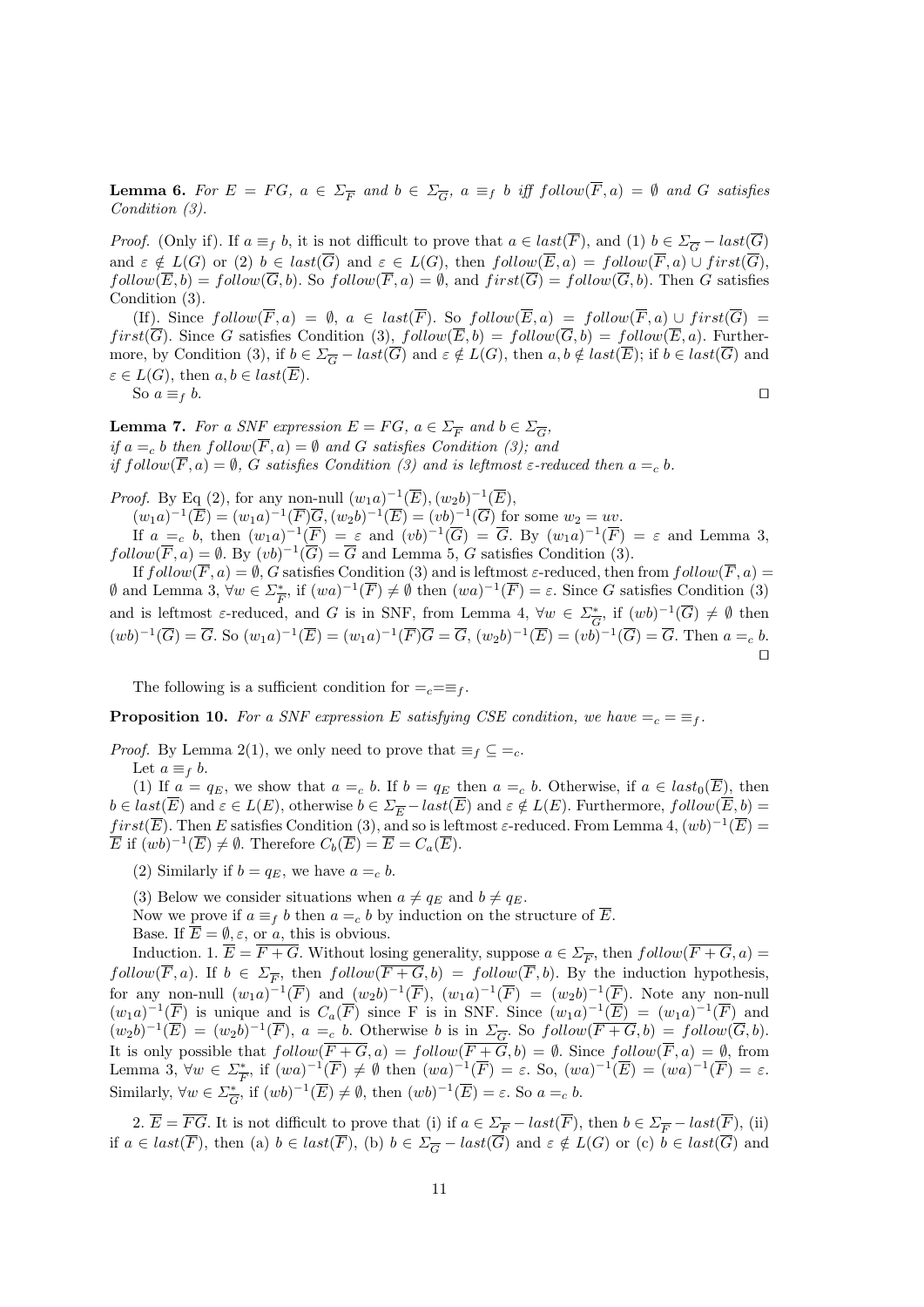$\varepsilon \in L(G)$ , (iii) if  $a \in \Sigma_{\overline{G}} - last(\overline{G})$ , then (a)  $b \in last(\overline{F})$  and  $\varepsilon \notin L(G)$  or (b)  $b \in \Sigma_{\overline{G}} - last(\overline{G})$ , and (iv) if  $a \in last(\overline{G})$ , then (a)  $b \in last(\overline{F})$  and  $\varepsilon \in L(G)$  or (b)  $b \in last(\overline{G})$ . For example, if  $a \in \Sigma_{\overline{F}} - last(\overline{F})$ , then  $a \notin last(\overline{FG})$ . So (a)  $b \in \Sigma_{\overline{F}} - last(\overline{F})$ , (b)  $b \in last(\overline{F})$  and  $\varepsilon \notin L(G)$  or (c)  $b \in \Sigma_{\overline{G}} - last(\overline{G})$ . Suppose  $G \neq \emptyset$ ,  $\varepsilon$ , otherwise *E* is reduced to  $\emptyset$  or *F* by rules (rules- $\emptyset \varepsilon$ ). If (b),  $f_{\text{ol}}(FG, a) = f_{\text{ol}}(F, a), f_{\text{ol}}(FG, b) = f_{\text{ol}}(F, b) \cup first(G)$ . Since  $f_{\text{ol}}(F, a) \subseteq \Sigma_{\overline{F}}$ , *first*( $\overline{G}$ ) =  $\emptyset$ , but this is impossible if  $G \neq \emptyset$ ,  $\varepsilon$ . If (c),  $follow(\overline{F}, a) = follow(\overline{G}, b)$ , which is possible only if  $follow(\overline{F}, a) = \emptyset$ , but this is impossible for  $a \in \Sigma_{\overline{F}} - last(\overline{F})$ . Other proofs are left to readers.

If (i), then  $follow(\overline{FG}, a) = follow(\overline{F}, a)$ ,  $follow(\overline{FG}, b) = follow(\overline{F}, b)$ . By the induction hypothesis, similarly to 1, we can prove  $a = c \cdot b$ . If (ii.a), then  $follow(\overrightarrow{FG}, a) = follow(\overrightarrow{F}, a) \cup$  $first(\overline{G}), follow(\overline{FG}, b) = follow(\overline{F}, b) \cup first(\overline{G}).$  Since  $follow(\overline{F}, a) \cap first(\overline{G}) = \emptyset$ , and  $follow(\overline{F}, b) \cap$  $first(\overline{G}) = \emptyset$ , we have  $follow(\overline{F}, a) = follow(\overline{F}, b)$ . By the induction hypothesis, similarly we can prove  $a = c$  *b*. If (ii.b) or (ii.c), then from Lemma 6,  $follow(\overline{F}, a) = \emptyset$  and *G* satisfies Condition (3). By *CSE* condition *G* is leftmost *ε*-reduced, then from Lemma 7 we have  $a = c$  *b*.

The proofs for (iii) and (iv) can be given similarly (In fact, (iii.a) and (iv.a) are symmetrical to (ii.b) and (ii.c), respectively.).

3.  $\overline{E} = \overline{F^*}$ . If  $a, b \in \Sigma_{\overline{F}} - last(\overline{F})$ , then  $follow(\overline{F^*}, a) = follow(\overline{F}, a)$ , and  $follow(\overline{F^*}, b) =$ *follow*( $\overline{F}$ , *b*). By the induction hypothesis, similarly as before we can prove  $a =_c b$ . If  $a, b \in last(\overline{F})$ , then  $follow(\overline{F^*}, a) = follow(\overline{F}, a) \cup first(\overline{F}), follow(\overline{F^*}, b) = follow(\overline{F}, b) \cup first(\overline{F}).$  Since E is in SNF, *followlast*(*F*)*∩f irst*(*F*) = *∅*, so *follow*(*F , a*)*∩f irst*(*F*) = *∅, follow*(*F, b*)*∩f irst*(*F*) = *∅* for  $a, b \in last(\overline{F})$ . Then  $follow(\overline{F}, a) = follow(\overline{F}, b)$ . By the induction hypothesis, similarly we can prove  $a = c$  *b*.  $\Box$ 

Note the restriction that final and non-final states cannot be  $\equiv_f$ -equivalent is essential, as shown by the expression  $E = b^* a (b^* a)^*$ . Let  $E = b_1^* a_2 (b_3^* a_4)^*$ . Then  $C_{a_2}(E) = C_{a_4}(E) \neq C_{b_3}(E)$ ,  $f\text{ollow}(E, a_2) = f\text{ollow}(E, b_3) = f\text{ollow}(E, a_4)$ . However,  $a_2, a_4 \in \text{last}(E)$  and  $b_3 \notin \text{last}(E)$ .

**Corollary 3.** For a SNF regular expression E satisfying CSE condition,  $\overline{M_{\text{pd}}(\overline{E})} \simeq M_{\text{f}}(E)$ .

**Corollary 4.** For a SNF regular expression E satisfying CSE condition,  $M_{\text{pd}}(E)$  is a quotient of  $M_f(E)$ .

*Example 4.* Let  $E_1 = a^*(a^* + \varepsilon)c^*$ ,  $E_2 = a(a^* + \varepsilon + b)$ ,  $E_3 = (a^* + \varepsilon)b^*c^* + d$ , they all are in SNF and satisfy *CSE* condition. One can verify that for each  $E_i$ ,  $=e=\equiv_f$ , and  $M_{\text{pd}}(E_i)$  is a quotient of  $M_f(E_i)$ ,  $i = 1, 2, 3$ .

Also, the expressions *E*<sup>1</sup> in Example 1, *E*<sup>1</sup> and *E*<sup>3</sup> in Example 3 are in SNF and satisfy *CSE* condition, and their equation automata are quotients of the follow automata.

We further present the following conditions for some special situations, concerning also  $=_c$  and *≡c*.

Condition 1. Let  $E = F_1 F_2 \dots F_n$ ,  $F_r$  is of the form:  $a, a^*, a^* + \varepsilon$  or  $\varepsilon + a^*, a \in \Sigma$ ,  $r = 1, \dots, n, n \ge 1$ . (a)  $F_1$  is of the form  $a$  or  $a^*$ , and

(b) if  $F_r = a$ , then  $F_{r+1}$  is of the form *b* or  $b^*$ .

**Proposition 11.** For a regular expression E satisfying Condition 1, we have  $=\infty = \pm_{f}$ ,  $=\infty = \pm_{c}$ ,  $and \equiv_c = \equiv_f$ .

*Proof.* Since *E* is in SNF and satisfies *CSE* condition, by Proposition 10,  $=$ <sub>*c*</sub> $=$  $=$  $f$ .

Now we prove  $=_c = \equiv_c$ .  $\overline{E} = \overline{F_1 F_2} \dots \overline{F_n}$ ,  $\forall a, b \in Q_{pos}, a \neq b$ , write  $a < b$  if  $a = q_E, b \in \overline{E}$  or  $a \in F_i, b \in F_j, i < j$ . Without losing generality suppose  $a < b$ . Suppose  $C_a(E) = C_b(E)$ . This is possible only if  $a = q_E$  and  $b \in \overline{F_1}$ , or  $a \in \overline{F_r}$  and  $b \in \overline{F_{r+1}}$ , otherwise  $|\overline{C_a(\overline{E})}| \neq |\overline{C_b(\overline{E})}|$ , hence  $C_a(E) \neq C_b(E)$ . Furthermore, if  $a = q_E$ , then  $F_1$  is  $b^*$ , and  $C_a(E) = C_b(E) = E$ . If  $a \in F_r$ , then  $F_r = a$ , and  $F_{r+1}$  is  $b^*$ , and  $C_a(E) = C_b(E) = F_{r+1} \dots F_n$ . So from Proposition 7,  $=_{c} = \equiv_{c}$ . Then  $\equiv$ <sub>*c*</sub>= $\equiv$ *f* follows.  $\Box$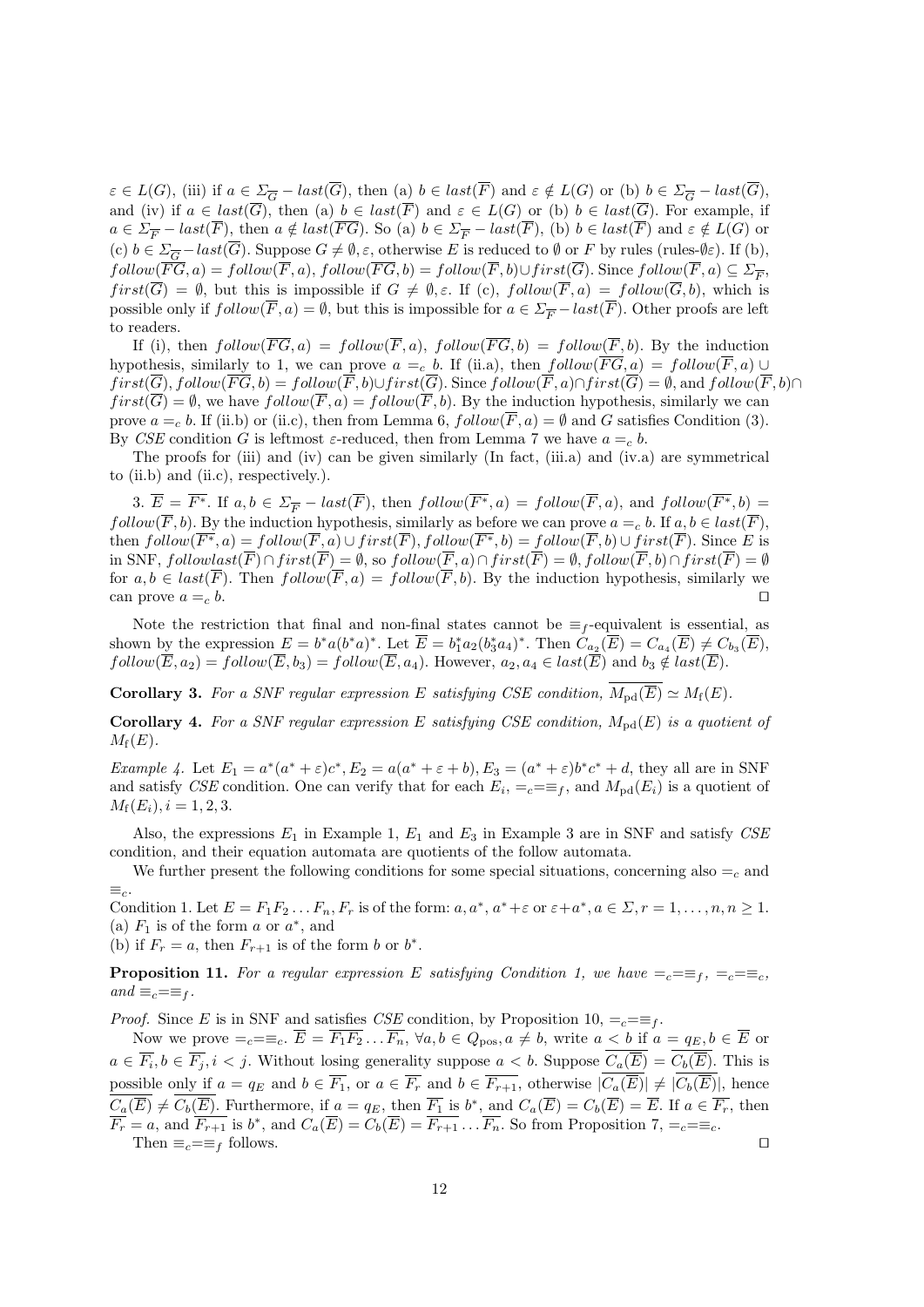Condition 2. Let  $E = F_1 F_2 \dots F_n$ ,  $n \geq 1$  the same as in Condition 1. The following is satisfied at least once:

(a)  $F_1$  is of the form  $a^* + \varepsilon$  or  $\varepsilon + a^*$ , or

(b) if  $F_r = a$ , then  $F_{r+1}$  is of the form  $b^* + \varepsilon$  or  $\varepsilon + b^*$ .

Note Condition 2 is the negated one of Condition 1 w.r.t. *E*.

**Proposition 12.** For a regular expression *E* satisfying Condition 2, we have  $=\sub{e} \neq \equiv_{f}$  and  $=\sub{e} = \equiv_{c}$ .

The proof of Proposition 12 is similar to the proof of Proposition 11.

**Corollary 5.** For a regular expression *E* satisfying Condition 1,  $M_{\text{pd}}(E) \simeq M_{\text{f}}(E) \simeq \overline{M_{\text{pd}}(\overline{E})}$ . *For a regular expression E satisfying Condition 2,*  $M_{\text{pd}}(E) \ncong M_{\text{fd}}(E) \sim M_{\text{pd}}(E)$ , and  $M_f(E)$  *is a quotient of*  $M_{pd}(E)$ *.* 

For example, the expressions  $E_3$  in Example 3 and  $E_1$  in Example 4 satisfy Condition 1, and their equation and follow automata are isomorphic. The expression  $E_2$  in Example 3 satisfies Condition 2, and its follow automaton is a quotient of the equation automaton.

If an expression *E* is linear, there is a one-one correspondence between the symbols in *E* and *E*. Then for  $C_a(\overline{E}) \neq C_b(\overline{E})$  it cannot be  $C_a(\overline{E}) = C_b(\overline{E})$ . So

**Proposition 13.** For a linear expression  $E$ , we have  $=_{c}=\equiv_{c}$ .

**Corollary 6.** For a linear expression  $E$ ,  $\overline{M_{\text{nd}}(\overline{E})} \simeq M_{\text{nd}}(E)$ , and  $M_{\text{f}}(E)$  is a quotient of  $M_{\text{nd}}(E)$ .

For example, the expression  $E_1$  in Example 1 is linear, so  $=$ <sub>*c*</sub> $=$  $\equiv$ <sub>*c*</sub>. We also know that for  $E_1$ we have  $=_c = \equiv_f$ . Therefore  $\equiv_c = \equiv_f$ , that is,  $M_{\text{pd}}(E_1) \simeq M_{\text{f}}(E_1)$ . Similarly, for the expression  $E_3$ in Example 4, we have  $M_{\text{pd}}(E_3) \simeq M_{\text{f}}(E_3)$  since it is linear and as we know from Example 4 for *E*<sub>3</sub> we have  $=$ <sub>*c*</sub> $=$  $\equiv$ <sub>*f*</sub>.

So far we have presented some conditions for the relations among  $=e$ ,  $\equiv_c$  and  $\equiv_f$ , hence the relations between  $M_{\text{pd}}(E)$  and  $M_{\text{f}}(E)$ . Since regular expressions can be transformed to SNF in linear time [4], we can easily get the smaller automaton when one of the above conditions is satisfied. It would be interesting to find some more conditions, which remains as a further research.

## **5 One-unambiguous expressions**

#### **5.1 Properties of automata**

As shown by Brüggemann-Klein  $[4]$  and Brüggemann-Klein and Wood  $[6]$ , we have the following properties.

**Proposition 14.** *(1) E is one-unambiguous iff*  $M_{\text{pos}}(E)$  *is deterministic. (2) It can be decided in linear time whether E is one-unambiguous.*

For a one-unambiguous expression *E*, from Proposition 14(1) and Propositions 4 and 5 it is easy to have

**Proposition 15.** *If a regular expression E is one-unambiguous, then*  $M_{\text{pd}}(E)$   $(M_f(E))$  *is deterministic, but not vice versa.*

*Proof.* For a one-unambiguous expression *E*, since  $M_{\text{pos}}(E)$  is deterministic, and both  $M_{\text{pd}}(E)$ and  $M_f(E)$  are quotients of  $M_{\text{pos}}(E)$ , it is implied that  $M_{\text{pd}}(E)$  and  $M_f(E)$  are deterministic.

Conversely, for a regular expression  $E$ , if  $M_{\text{pd}}(E)$  is deterministic,  $E$  may not be one-unambiguous. This can be shown by the example  $E = (c + b)d + cd$ , of which  $M_{\text{pd}}(E)$  is deterministic, but *E* is not one-unambiguous. Similarly, if  $M_f(E)$  is deterministic,  $E$  may not be one-unambiguous. This can be shown by the example  $E = a + b^*a$ . One can easily verify that  $M_f(E)$  is deterministic. However, *E* is not one-unambiguous. *⊓⊔*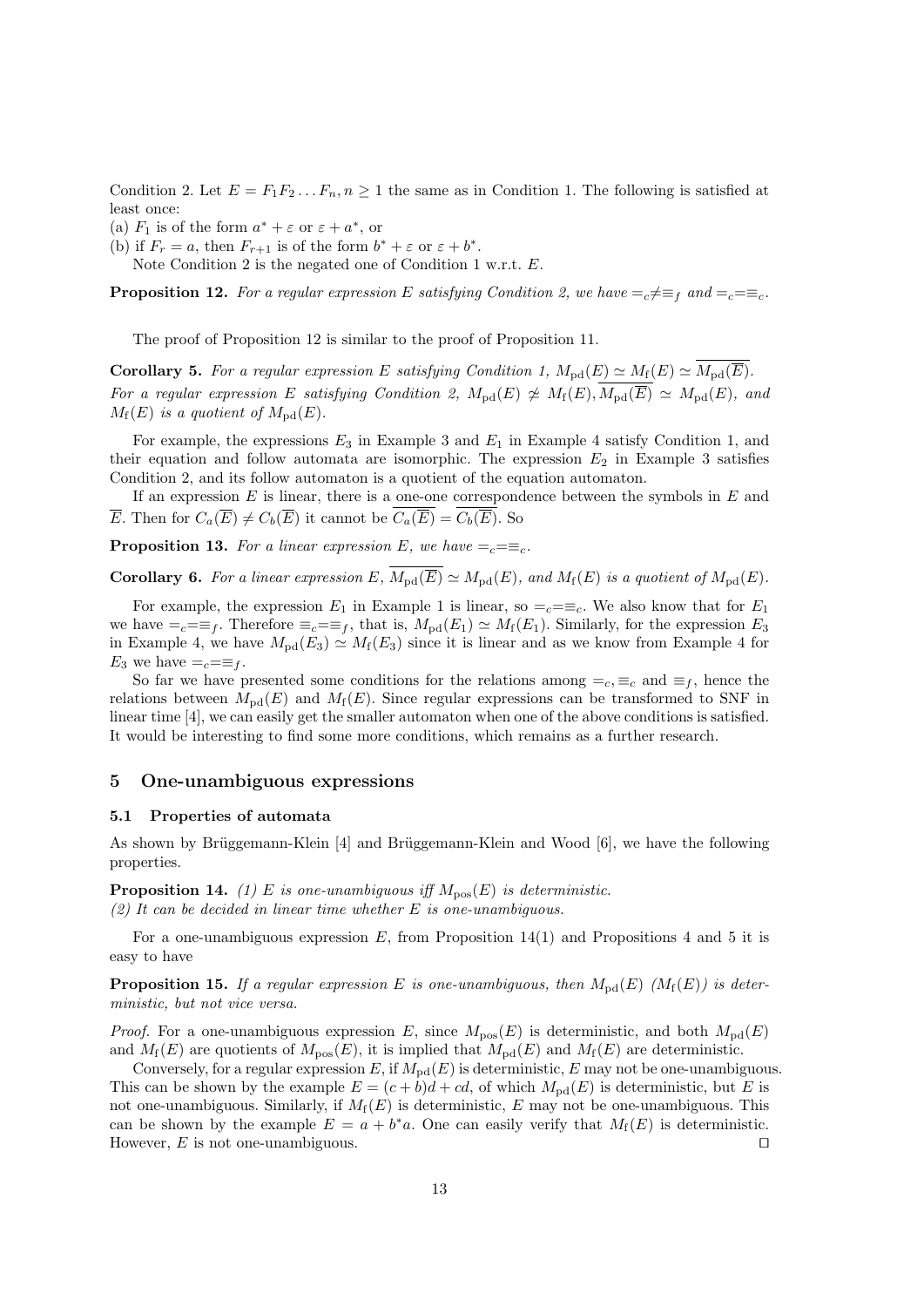**Corollary 7.** *For a one-unambiguous expression E, we have (1) for any word u*,  $\partial_u(E)$  *which is not empty is a singleton set,*  $(2)$  *DD*(*E*)  $\sim$  *PD*(*E*)*,*  $(3)$   $|DD(E)| \leq ||E|| + 1.$ 

*Proof.* (1) For a one-unambiguous expression *E*, since  $M_{\text{pd}}(E)$  is deterministic by Proposition 15, then the result follows.

- (2) By (1), there is a 1-1 function between  $DD(E)$  and  $PD(E)$ .
- $(3)$   $|DD(E)| \leq ||E|| + 1$  follows from  $(2)$  and Proposition 1.  $□$

**Proposition 16.** For a one-unambiguous expression *E*, we have  $M_{dd}(E) \simeq M_{pd}(E)$ .

*Proof.*  $M_{\text{dd}}(E) \simeq M_{\text{pd}}(E)$  follows from Corollary 7 (2).  $\Box$ 

# **5.2 Constructing equation and follow automata**

For one-unambiguous expressions, it is known that  $M_{\text{pos}}(E)$  can be constructed in linear time [4]. Could the efficiency of construction of  $M_{\text{nd}}(E)$  or  $M_f(E)$  be improved? In the following we answer the question and show that they can also be computed in linear time for one-unambiguous expressions.

**Constructing equation automata** So far there have been two quadratic time algorithms for construction of the equation automaton. Champarnaud and Ziadi's algorithm [9] is based on the concepts of c-derivatives and c-continuation defined by them, and makes use of the result that the equation automaton is a quotient of the c-continuation automaton. The algorithm consists of computations of the states and the transitions of the quotient of the c-continuation automaton. The key technique is in the sorting of projections of c-continuations used for identifying identical sub-expressions. Khorsi, Ouardi and Ziadi's algorithm [18] is an improvement of the previous one. They avoid the sorting step and replace it by a minimization of an acyclic finite deterministic automaton which requires linear time. Other computations are similar to the previous one.

**Proposition 17.** For a one-unambiguous expression  $E$ ,  $M_{\text{pd}}(E)$  can be computed in linear time.

*Proof.* Since the equation automaton is a quotient of the position automaton, we sketch the following construction for a regular expression *E*.

(1) Computation of  $M_{\text{pos}}(E)$ ; (2) Computation of the equivalence relation  $\equiv_c$ ; (3) Computation of  $M_{\text{pos}}(E)/_{\equiv_c}$ .

(1). It is known that  $M_{\text{pos}}(E)$  can be computed in quadratic time, and in linear time if E is one-unambiguous.

(2). We can use the technique for computing equivalence relation on c-derivatives introduced in [18] to compute  $\equiv_c$ , which is in linear time.

(3).  $M_{\text{pos}}(E)/_{\equiv_c}$  can be computed by using standard techniques such as coding and arrays, as follows. In step (1), we can use  $1, \ldots, \|E\|$  as subscripts of symbols in  $\overline{E}$ . Also associate 0 as the subscript for  $q_E$ . Denote  $pos(x)$  the subscript of *x* for  $x \in \Sigma_{\overline{E}} \cup \{q_E\}$ . Then we can use an array  $Tr[0..||E||, \Sigma_E]$  as the transition table, such that if  $(x, a, y) \in \delta_E$  then  $Tr[pos(x), a] \leftarrow pos(y)$ . In step (2), we associate each equivalence class *C* of states of  $M_{\text{pos}}(E)$  w.r.t.  $\equiv_c$  with a unique number  $n<sub>C</sub>$ , such that all the numbers are consecutive and starting from 0, and keep the coding in another table  $Cd[0..||E||]$  such that if  $x \in C$  then  $Cd[pos(x)] = n_C$ . Suppose the maximum of the coding is *N*. The set of states of  $M_{\text{pos}}(E)/_{\equiv_c}$  consists of the numbers representing equivalence classes. To compute the transitions of  $M_{\text{pos}}(E)/_{\equiv_c}$ , we start from the equivalence classes and create a new transition table  $Tr/_{\equiv_c}[0..N, \Sigma_E]$  according to  $Tr$  and  $Cd$ , as follows: First, associate each  $Tr/_{\equiv_c}[k, a]$  with an auxiliary array  $A_{(k, a)}[0..N]$ , of which each element is set to 0 initially. For each equivalence class C, for each  $x \in C$ , for each r in  $Tr[pos(x), a]$ , let  $t = C_d[r]$ , if  $A_{(n_C, a)}[t] \neq 1$ , then  $Tr/_{\equiv_c}[n_C, a] \leftarrow t$ , and  $A_{(n_C, a)}[t] = 1$ . It is easy to see that transitions can be computed in  $O(|E||^2 \cdot |\Sigma_E|)$  time. If  $M_{\text{pos}}(E)$  is deterministic, then the time is  $O(|E|| \cdot |\Sigma_E|)$ .

So the above computation is in quadratic time, and in linear time if *E* is one-unambiguous. *⊓⊔*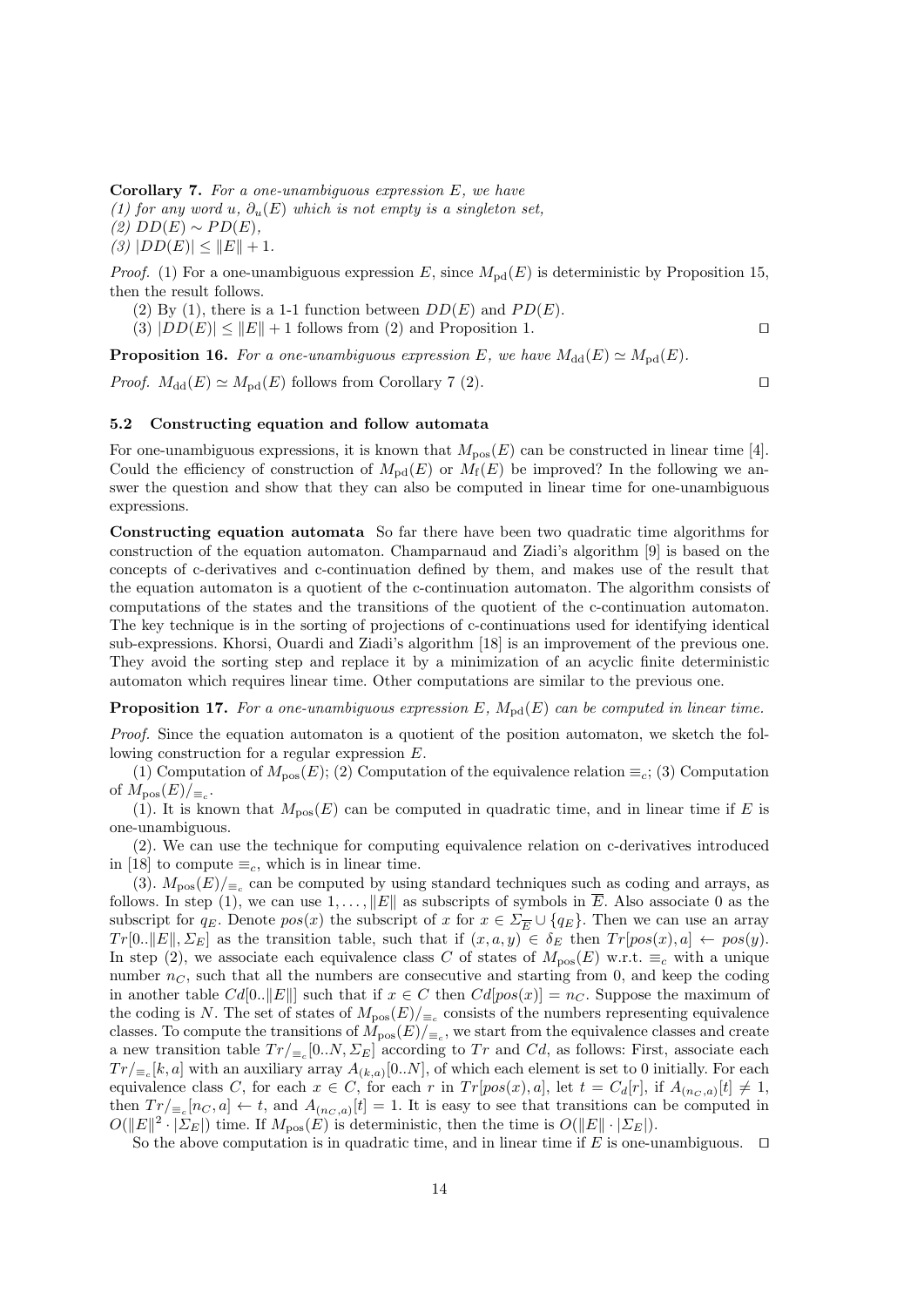**Constructing follow automata** Ilie and Yu presented a quadratic time algorithm [16] to compute follow automaton by constructing an *ε*-automaton and eliminating *ε*-transitions from the automaton. Champarnaud, Nicart and Ziadi presented another quadratic construction [8] by computing  $\equiv$ *f* and the transitions of the follow automaton.

**Proposition 18.** For a one-unambiguous expression  $E$ ,  $M_f(E)$  can be computed in linear time.

*Proof.* For a one-unambiguous expression *E*, the follow automaton can be computed very simply. The construction is based on  $M_f(E) \simeq M_{\text{pos}}(E)/_{\equiv_f}$ .  $M_{\text{pos}}(E)$  can be computed in linear time. Since  $M_{\text{pos}}(E)$  is deterministic,  $follow(E, x)$  is either  $\emptyset$  or singleton for  $x \in \Sigma_{\overline{E}}$ . We can use an array  $F[0,.||E||]$  to compute  $\equiv_f$ . If  $follow(\overline{E}, a_r) = a_i$ , then  $F[pos(a_i)] \leftarrow pos(a_r)$ . This can be computed in linear time. Then, similar as in constructing equation automata introduced above,  $M_{\text{pos}}(E)/_{\equiv_f}$  can be computed in linear time. So the computation is in linear time.  $\Box$ 

# **6 One-unambiguous expressions in SNF**

When expressions are both one-unambiguous and in SNF, we also have the following constructions and properties for derivatives and partial derivatives. Note we assume that the rules (rules- $\varnothing$ *ε*) hold in the paper.

**Proposition 19.** *(1) For a one-unambiguous expression*  $E$  *and a symbol a,*  $a^{-1}(E)$  *can be computed as follows:*

$$
a^{-1}(\emptyset) = a^{-1}(\varepsilon) = \emptyset
$$
  
\n
$$
a^{-1}(b) = \begin{cases} \varepsilon, \text{ if } b = a \\ \emptyset, \text{ otherwise} \end{cases}
$$
  
\n
$$
a^{-1}(F+G) = \begin{cases} a^{-1}(F), \text{ if } a \in first(F) \\ a^{-1}(G), \text{ if } a \in first(G) \\ \emptyset, \text{ otherwise} \\ a^{-1}(F)G, \text{ if } a \in first(F) \\ a^{-1}(G), \text{ if } a \in first(G) \text{ and } \varepsilon \in L(F) \\ \emptyset, \text{ otherwise} \end{cases}
$$
  
\n
$$
a^{-1}(F^*) = a^{-1}(F)F^*
$$

*(2) For a one-unambiguous expression E in SNF, the derivatives of E with respect to words can be computed by application of the equations in (1).*

*Proof.* (1) We need to prove only for  $E = F + G$  or *FG*.

If  $E = F + G$ , then  $first(F) \cap first(G) = \emptyset$  by [6]. So if  $a \in first(F)$  then  $a \notin first(G)$ , then  $a^{-1}(G) = \emptyset$ ,  $a^{-1}(E) = a^{-1}(F)$ . The same is for  $a \in first(G)$ . If both  $a \notin first(F)$  and  $a \notin first(G)$ , then  $a^{-1}(E) = \emptyset$ .

If  $E = FG$ , by definition  $a^{-1}(E) = a^{-1}(F)G + a^{-1}(G)$  if  $\varepsilon \in L(F)$ , or  $a^{-1}(F)G$  otherwise. Consider  $\varepsilon \in L(F)$ . First we show  $first(F) \cap first(G) = \emptyset$ . If  $L(E) = \emptyset$ , obviously  $first(F) \cap$  $first(G) = \emptyset$ , otherwise  $L(F), L(G) \neq \emptyset$  which means  $L(E) \neq \emptyset$ . If  $L(E) \neq \emptyset$ , then from [6]  $first(F) \cap first(G) = \emptyset$ . Then, the remaining proof is similar to that of the above for  $E = F + G$ . If  $\varepsilon \notin L(F)$ , then if  $a \in first(F)$ ,  $a^{-1}(E) = a^{-1}(F)G$ , otherwise  $a^{-1}(E) = \emptyset$ .

(2) If a one-unambiguous expression *E* is in SNF, it is known [6] that  $a^{-1}(E)$  is one-unambiguous and in SNF, then the computation of derivatives of *E* with respect to words can always use the equations in (1). *⊓⊔*

Note the above is an improved result in [12]. In [12] to define  $a^{-1}(E)$  it is required that *E* is in SNF. This is actually unnecessary. SNF is only necessary for derivatives of *E* with respect to words to ensure the derivatives are one-unambiguous.

Similarly, we have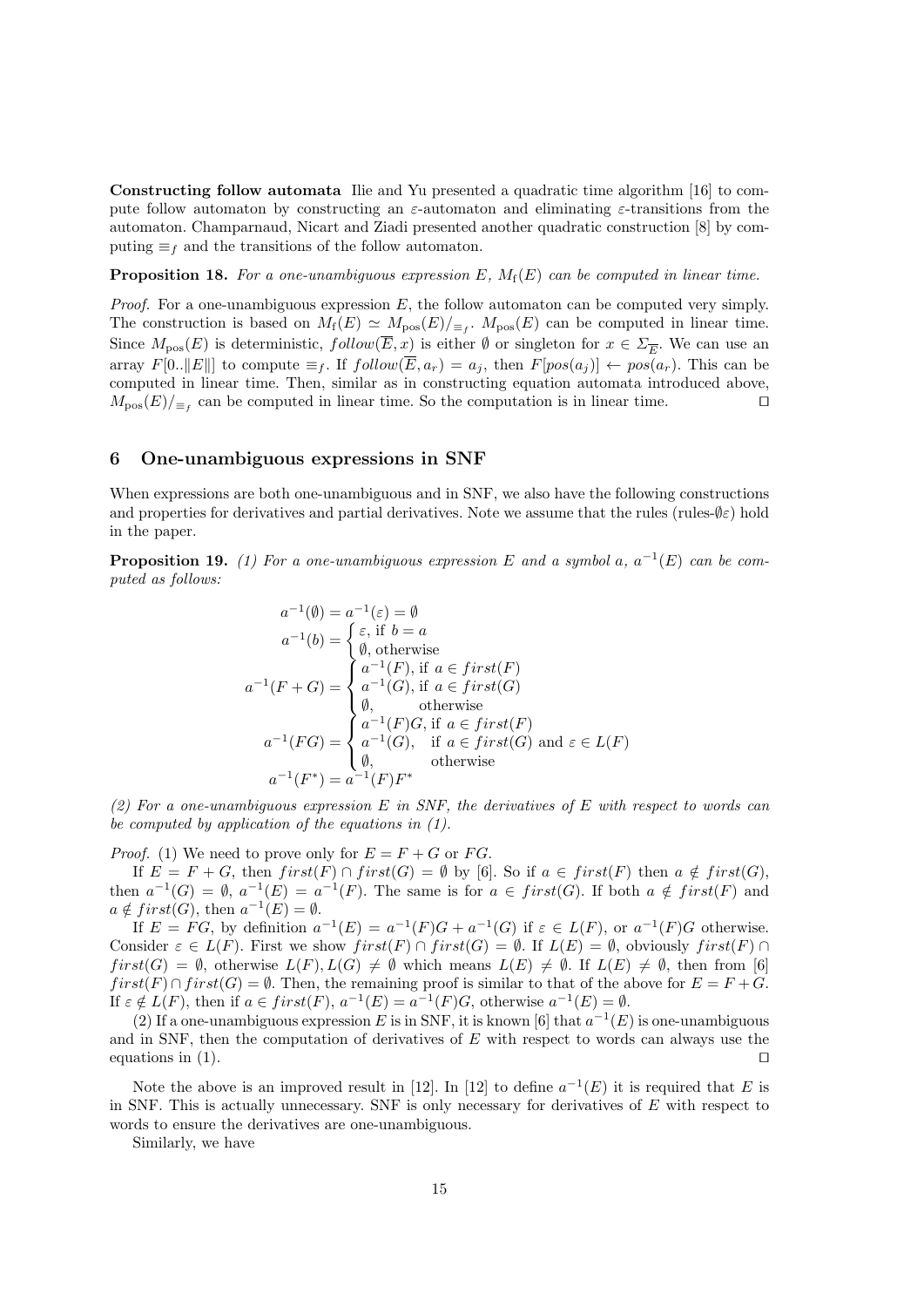**Proposition 20.** *(1) For a one-unambiguous expression*  $E$  *and a symbol*  $a, \partial_a(E)$  *can be computed as follows:*

$$
\partial_a(\emptyset) = \partial_a(\varepsilon) = \emptyset
$$
  
\n
$$
\partial_a(b) = \begin{cases} {\varepsilon}, \text{ if } b = a \\ \emptyset, & \text{otherwise} \end{cases}
$$
  
\n
$$
\partial_a(F+G) = \begin{cases} \partial_a(F), \text{ if } a \in first(F) \\ \partial_a(G), \text{ if } a \in first(G) \\ \emptyset, & \text{otherwise} \end{cases}
$$
  
\n
$$
\partial_a(FG) = \begin{cases} \partial_a(F)G, \text{ if } a \in first(F) \\ \partial_a(G), & \text{ if } a \in first(G) \text{ and } \varepsilon \in L(F) \\ \emptyset, & \text{otherwise} \end{cases}
$$
  
\n
$$
\partial_a(F^*) = \partial_a(F)F^*
$$

*(2) For a one-unambiguous expression E in SNF, the partial derivatives of E with respect to words can be computed by application of the equations in (1).*

It is known [6] that derivatives of a one-unambiguous expression in SNF are one-unambiguous and in SNF. Now we have the following closure property from Proposition 20.

**Corollary 8.** *Partial derivatives of a one-unambiguous expression in SNF are one-unambiguous and in SNF.*

*Example 5.* Let  $E_1$  be the one from Example 1,  $E_1 = (ab(c + \varepsilon))^*$ , and  $E = a + (b^* + c)^*$ .  $E_1$  and *E* are one-unambiguous, with *E*<sup>1</sup> in SNF and *E* not.

$$
(1) \ a^{-1}(E_1) = b(c + \varepsilon)(ab(c + \varepsilon))^* = r_1,
$$
  
\n
$$
(ab)^{-1}(E_1) = b^{-1}(r_1) = (c + \varepsilon)(ab(c + \varepsilon))^* = r_2,
$$
  
\n
$$
(aba)^{-1}(E_1) = a^{-1}(r_2) = r_1,
$$
  
\n
$$
(abc)^{-1}(E_1) = c^{-1}(r_2) = E_1.
$$
  
\n
$$
(2) \ a^{-1}(E) = \varepsilon,
$$
  
\n
$$
b^{-1}(E) = b^{-1}(b^* + c)(b^* + c)^* = b^*(b^* + c)^* = r_1,
$$
  
\n
$$
\overline{r_1} = b_1^*(b_2^* + c_1)^*, b_1b_1, b_1b_2 \in L(\overline{r_1}), \text{ so } r_1 \text{ is not one-unambiguous.}
$$
  
\n
$$
(bb)^{-1}(E) = b^{-1}(r_1) = r_1 + r_1,
$$
  
\n
$$
\partial_b(E) = \{\varepsilon\},
$$
  
\n
$$
\partial_b(E) = \{r_1\},
$$
  
\n
$$
\partial_{bb}(E) = \{r_1\}.
$$
  
\n
$$
(3) \ \partial_a(E_1) = \{b(c + \varepsilon)E_1\} = \{r_1\},
$$
  
\n
$$
\partial_b(r_1) = \{(c + \varepsilon)E_1\} = \{r_2\},
$$
  
\n
$$
\partial_a(r_2) = \{r_1\},
$$
  
\n
$$
\partial_c(r_2) = \{E_1\}.
$$

As is shown in Example 5(2), for the expression *E* which is not in SNF,  $b^{-1}(E)$  is not oneunambiguous, then the computation of derivatives of *E* uses the original definition.

The above new constructions both are useful in practice for one-unambiguous expressions in SNF and provide the basis of the results below.

When an expression *E* is one-unambiguous, we already have that  $\partial_u(E)$  is either  $\emptyset$  or a singleton set, as shown in Corollary 7. Furthermore, if *E* is also in star normal form, then from Proposition 19 and Proposition 20 it is easy to see

**Proposition 21.** For a one-unambiguous expression  $E$  in SNF,  $\partial_u(E) = \emptyset$  iff  $u^{-1}(E) = \emptyset$ , and  $if \partial_u(E) \neq \emptyset$ ,  $\partial_u(E) = \{u^{-1}(E)\}\text{, for any word } u$ .

The above proposition sets up a one-one correspondence between derivatives and partial derivatives of a one-unambiguous expression in SNF. Then, Proposition 22 shows the relation among various sets of derivatives and partial derivatives for one-unambiguous expressions in SNF.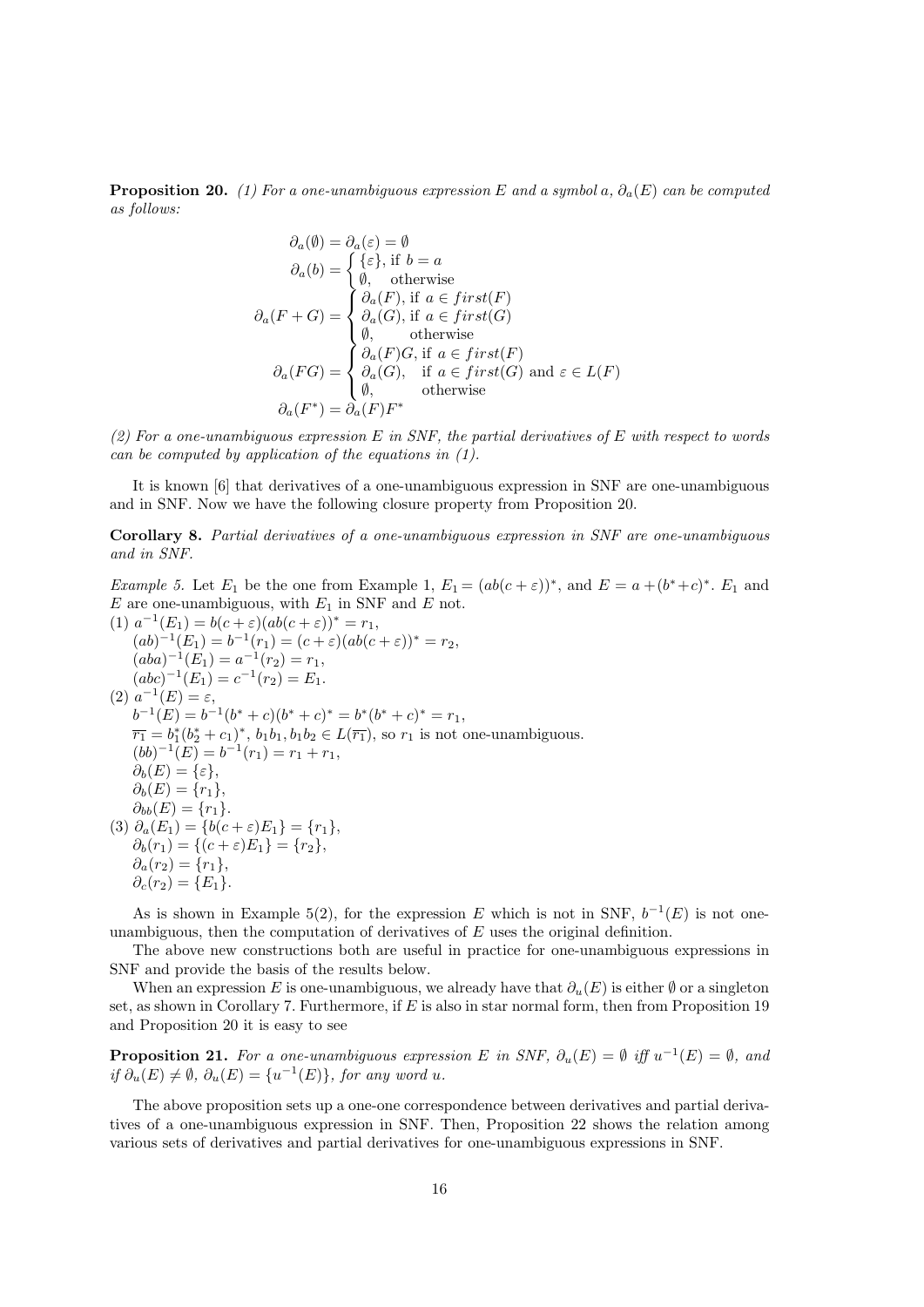**Proposition 22.** *For a one-unambiguous expression E in SNF, we have (1) the set*  $D(E) = \{w^{-1}(E) | w \in \Sigma^*\}$  *of derivatives of E is finite,*  $(2)$   $D(E) = PD(E)$ ,  $(3)$   $||E|| + 1 \ge |D(E)| = |DD(E)| = |PD(E)| \ge |D_1(E)| \ge |D_0(E)|$ .

*Proof.* (1) The finiteness of  $D(E)$  follows from Proposition 21.

(2)  $D(E) = PD(E)$  follows from Proposition 21.

(3) The equalities and inequalities then follow from the above and  $D_1(E) = D(E)/_{\sim_{act}}$  and Proposition 1. *⊓⊔*

The bound of  $D(E)$  is worst case optimal, one example is the expression  $E = abc$ , for which  $D(E) = \{abc, bc, c, \varepsilon\}$ . Note the finiteness of  $D(E)$  is also directly proved by induction in [12]. Here it is a result of Proposition 21.

If *E* is one-unambiguous but not in SNF, then the above correspondence between derivatives and partial derivatives does not exist (see an example in Example 5(2), where  $\partial_{bb}(E) \neq \{ (bb)^{-1}(E) \}$ ). Furthermore in this case the derivative of *E* with respect to a word *w* may not necessarily be one-unambiguous, so the number of derivatives of *E* with respect to words prefixed by *w* may be infinite.

For one-unambiguous expressions in SNF, since *D*(*E*) is finite, another construction of DFA, similar to Brzozowski automaton, simply can be

$$
M_{\mathbf{d}}(E) = (D(E), \Sigma, \delta, E, \{p \in D(E) \mid \varepsilon \in L(p)\}),
$$

where  $\delta(p, a) = a^{-1}(p)$ , for any  $p \in D(E)$ ,  $a \in \Sigma$ .

An example is shown in Figure 1(b), where  $M_d(E_1)$  is the same as  $M_{d_1}(E_1)$ .

**Theorem 1.** *For a one-unambiguous expression E in SNF, we have*

 $(1)$   $M_{\text{pd}}(E) = M_{\text{d}}(E)$ ,  $(2)$   $M_{d_1}(E)$  ≃  $M_{d}(E)$ /<sub>∼*aci*</sub></sub>,  $(3)$   $M_{d_1}(E) \simeq M_{pd}(E)/_{\sim_{aci}}$ .

*Proof.* (1)  $M_{\text{pd}}(E) = M_{\text{d}}(E)$  follows from Proposition 22.

(2) Since  $D_1(E) = D(E)/\sim_{acc}$ , we only need to show  $\sim_{aci}$  is right invariant w.r.t.  $M_d(E)$  as follows. It is easy to know that for any  $p, q \in D(E)$ , if  $p \sim_{aci} q$  then  $\varepsilon \in L(p) \Leftrightarrow \varepsilon \in L(q)$ . We also show that if  $p \sim_{aci} q$  then  $a^{-1}(p) \sim_{aci} a^{-1}(q)$  for any  $a \in \Sigma$ . This can be done by induction on *p*. We consider the case of  $p = E_1 + E_2$  here. In this case, since  $p \sim_{aci} q$ ,  $q$  can be one of the two forms: 1.  $E'_1 + E'_2$ , 2.  $E'_2 + E'_1$ , where  $E_i \sim_{aci} E'_i$ ,  $i = 1, 2$ . Suppose  $q = E'_1 + E'_2$ . Then,  $a^{-1}(E_1+E_2) = a^{-1}(E_1) + a^{-1}(E_2) \sim_{aci} a^{-1}(E'_1) + a^{-1}(E'_2) = a^{-1}(E'_1+E'_2)$ . The same applies to  $q = E'_{2} + E'_{1}$ . Other cases of *p* are similar.

(3)  $M_{d_1}(E) \simeq M_{pd}(E)/\sim_{aci}$  follows from (1) and (2).  $\Box$ 

**Corollary 9.** There is a one-unambiguous expression E in SNF, such that  $M_d(E)$  is larger than  $M_{\rm{d_1}}(E)$ .

*Proof.* It suffices to show  $D(E)$  may contain similar derivatives. Let  $E = a(b+c) + d(c+b)$ , then  $a^{-1}(E) = b + c, d^{-1}(E) = c + b$ , so  $a^{-1}(E)$  and  $d^{-1}(E)$  are similar.  $\Box$ 

 $M_d(E)$  provides another construction of deterministic automaton by derivatives, and exists when a one-unambiguous expression *E* is in SNF. Corollary 9 shows that  $M_d(E)$  and  $M_{d_1}(E)$  can be different.

The sets of derivatives and partial derivatives and their relations discussed in the previous sections and this section are summarized in Table 1.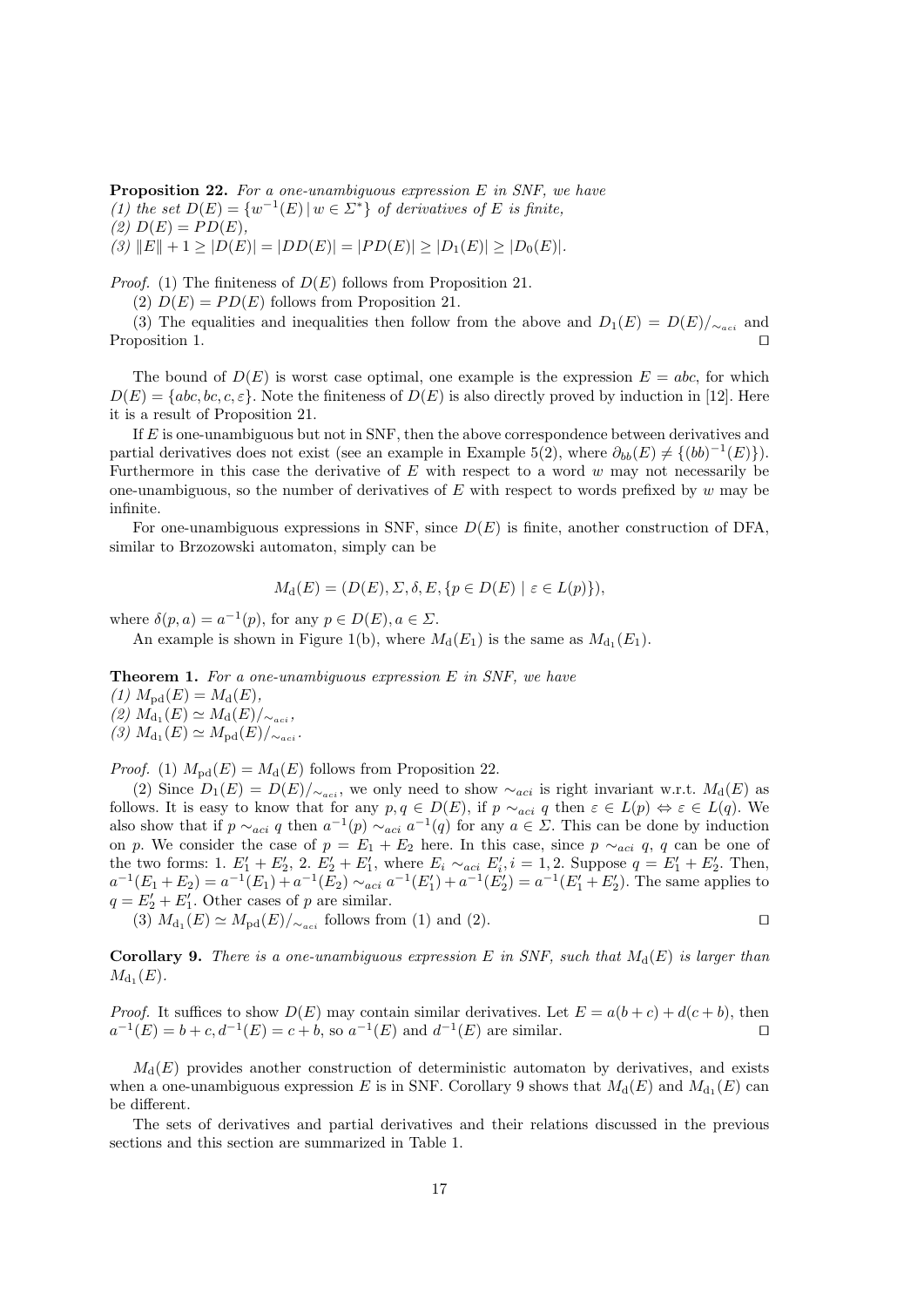| Regular expression $E $ |            | $D(E), D_1(E), D_0(E), DD(E), PD(E)$ and their relations                              |
|-------------------------|------------|---------------------------------------------------------------------------------------|
| one-                    | <b>SNF</b> | $D(E) = PD(E) \sim DD(E), D_1(E) = D(E)/_{\sim_{act}}, D_0(E) \sim D_1(E)/_{\approx}$ |
| unambiguous             |            | $w+1 \geq  D(E)  =  DD(E)  =  PD(E)  \geq  D_1(E)  \geq  D_0(E) $                     |
|                         | NSNF       | $DD(E) \sim PD(E), D_0(E) \sim D_1(E)/_{\approx}$                                     |
|                         |            | $w+1 \geq  DD(E)  =  PD(E)  \geq  D_0(E) ,  D_1(E)  \geq  D_0(E) $                    |
| other                   |            | $D_0(E) \sim D_1(E)/_{\approx}$                                                       |
|                         |            | $2^{w+1} \geq  DD(E)  \geq  D_0(E) $ , $w+1 \geq  PD(E) $ , $ D_1(E)  \geq  D_0(E) $  |

**Table 1.** Summary of sets of (partial) derivatives. NSNF–Non SNF,  $w = ||E||$ 

# **7 Concluding remarks**

1. For a one-unambiguous expression *E* in SNF, since  $M_d(E)$  is equal to  $M_{\text{pd}}(E)$ , we obtain a way to reduce the size of  $M_{\text{pd}}(E)$  by using dissimilar states in the building of the automaton. The resulting automaton is equal to  $M_{d_1}(E)$ .

2. The Brzozowski automaton  $M_{d_1}(E)$  may not be minimal. If we consider equality of derivatives, and use  $D_0(E)$  as the set of states, the resulting DFA is minimal [7]. However, equality test has PSPACE time complexity for regular expressions, and is in quadratic time for one-unambiguous expressions [12].

3. Usually one would consider that the Brzozowski automaton is the determinisation (by the subset construction) of  $M_{\text{pd}}(E)$  (e. g., [19]). This is however imprecise. Actually  $M_{\text{dd}}(E)$  is exactly converted by subset construction from  $M_{\text{pd}}(E)$  [1]. However, from Theorem 1, we know that  $M_{d_1}(E)$  and  $M_{\text{pd}}(E)$  can be different, which proves  $M_{d_1}(E)$  is not the determinisation of  $M_{\text{pd}}(E)$ .

The paper discussed derivatives, partial derivatives and automata in the case of expressions in SNF and of one-unambiguous expressions. It showed that if an expression *E* is in SNF, then  $(wx)^{-1}(\overline{E})$  is either  $\emptyset$  or unique for all words *w*, which is a stronger property than Berry and Sethi's [2]. For a regular expression in SNF it presented several conditions for the quotient or isomorphism relation between the equation and follow automata. The paper have given a figure, though probably incomplete yet, of various relations that are possible between the two automata. Star normal form also makes sense for one-unambiguous expressions, in which case the expressions bear more good properties; For example, a simple construction of the Brzozowski automaton can be get, and the paper showed that the resulting automaton is equal to the equation automaton. It showed that the equation and follow automata can be computed in linear time for one-unambiguous expressions.

Several problems can be investigated as future work. For example, as mentioned in a previous section, whether there are some more conditions for the relation between  $M_{\text{pd}}(E)$  and  $M_{\text{f}}(E)$ remains as a further research.

## **References**

- 1. V. Antimirov, Partial derivatives of regular expressions and finite automaton constructions, Theoretical Computer Science 155 (1996) 291–319.
- 2. G. Berry, R. Sethi, From regular expressions to deterministic automata, Theoretical Computer Science 48 (1986) 117–126.
- 3. R. Book, S. Even, S. Greibach, and G. Ott, Ambiguity in graphs and expressions, IEEE Transactions on Computers, C-20(2):149–153, 1971.
- 4. A. Bruggemann-Klein, Regular expressions into finite automata, Theoretical Computer Science 120 (1993) 197–213.
- 5. A. Bruggemann-Klein and D. Wood, Deterministic regular languages, STACS 92, LNCS 577, Springer, 1992, 173–184.
- 6. A. Bruggemann-Klein and D. Wood, One-unambiguous regular languages, Information and Computation, 142(2):182–206, 1998.